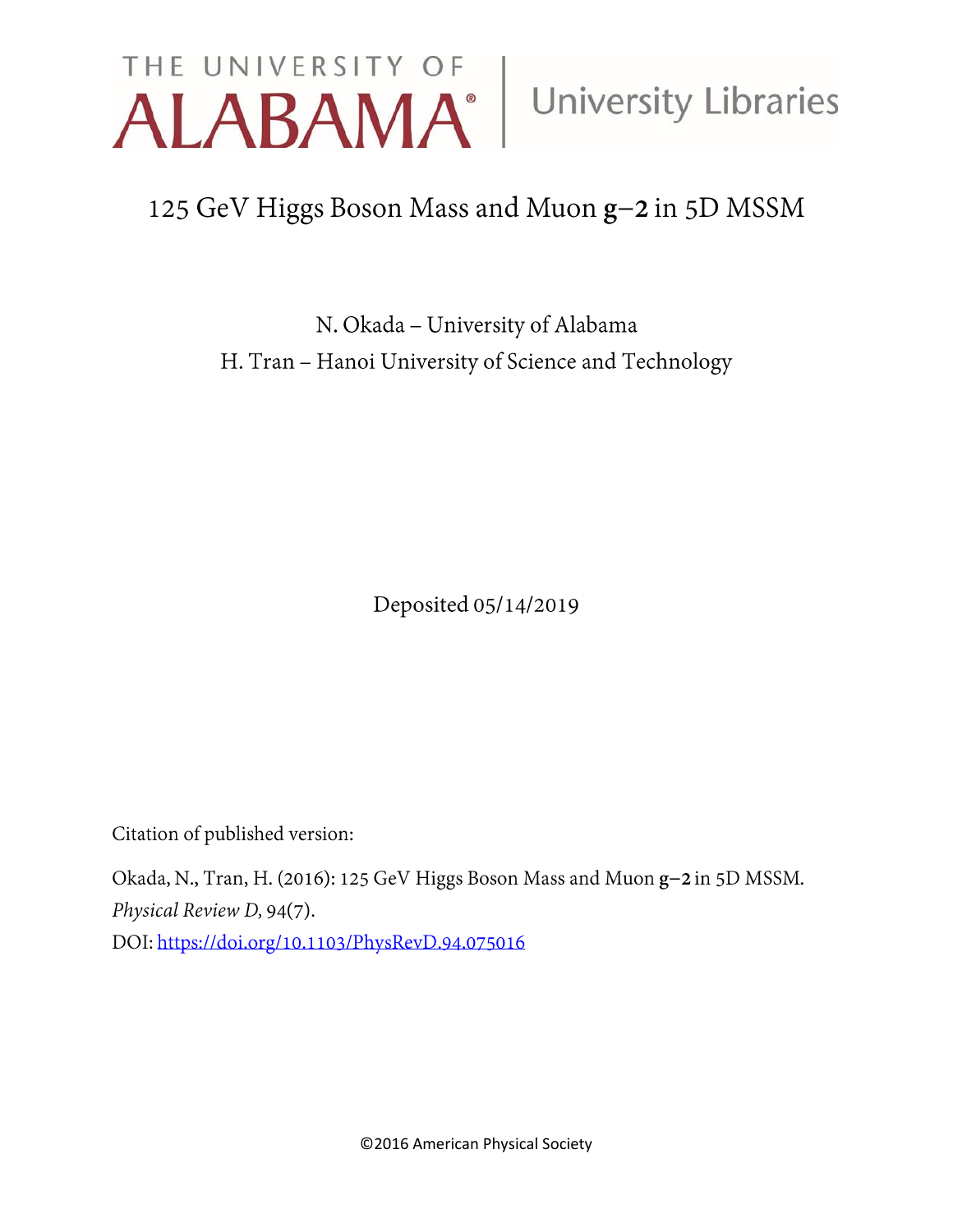### 125 GeV Higgs boson mass and muon  $g - 2$  in 5D MSSM

Nobuchika Okada<sup>[1,\\*](#page-1-0)</sup> and Hieu Minh Tran<sup>1,2,[†](#page-1-1)</sup>

<span id="page-1-2"></span><sup>1</sup>Department of Physics and Astronomy, University of Alabama, Tuscaloosa, Alabama 35487, USA  $\frac{2H_{\text{max}}}{1}$  University of Science and Technology *L* Dei Go Viet Boad, Hanoi Vietnam

 $^{2}$ Hanoi University of Science and Technology, 1 Dai Co Viet Road, Hanoi, Vietnam

(Received 21 July 2016; published 26 October 2016)

In the minimal supersymmetric standard model (MSSM), the tension between the observed Higgs boson mass and the experimental result of the muon  $q - 2$  measurement requires a large mass splitting between stops and smuons/charginos/neutralinos. We consider a five-dimensional (5D) framework of the MSSM with the Randall-Sundrum warped background metric, and show that such a mass hierarchy is naturally achieved in terms of geometry. In our setup, the supersymmetry is broken at the ultraviolet (UV) brane, while all the MSSM multiplets reside in the 5D bulk. An appropriate choice of the bulk mass parameters for the MSSM matter multiplets can naturally realize the sparticle mass hierarchy desired to resolve the tension. The gravitino is localized at the UV brane and hence becomes very heavy, while the gauginos spreading over the bulk acquire their masses suppressed by the fifth dimensional volume. As a result, the lightest sparticle neutralino is a candidate for the dark matter as usual in the MSSM. In addition to reproducing the SM-like Higgs boson mass of around 125 GeV and the measured value of the muon  $g - 2$ , we consider a variety of phenomenological constraints, and present the benchmark particle mass spectra that can be explored at the LHC Run-2 in the near future.

DOI: [10.1103/PhysRevD.94.075016](http://dx.doi.org/10.1103/PhysRevD.94.075016)

### I. INTRODUCTION

The standard model (SM) of elementary particles has been tested to a very high accuracy. It can be considered to be completed in the sense that all particles in the SM have been observed and their properties have been confirmed to be consistent with the SM expectations. However, there are still problems that this model itself cannot address, and hence that motivate us to go beyond the SM. The discovery of the Higgs boson not only fulfils the SM particle content, but also provides us with a hint that the SM needs to be extended according to the requirement of naturalness. Cosmological observations confirmed the existence of dark matter that goes beyond the SM prediction. On the other hand, the measurement for the muon anomalous magnetic dipole moment  $(g - 2)$ [\[1\]](#page-10-0) reveals a 3–4  $\sigma$  discrepancy between the measured central value and the SM prediction [\[2\]](#page-10-1).

Supersymmetry (SUSY) has been investigated for a long time as one of the most promising candidates beyond the SM. The gauge hierarchy problem, in other words, the instability of the electroweak scale under quantum corrections, can be solved by a SUSY extension of the SM such as the minimal supersymmetric SM (MSSM). Assuming the conservation of R parity, SUSY models can provide good candidates for the cold dark matter in the Universe. Additionally, the muon  $q - 2$  receives contributions from superpartners

<span id="page-1-1"></span><span id="page-1-0"></span>[\\*](#page-1-2) okadan@ua.edu [†](#page-1-2) hieu.tranminh@hust.edu.vn (smuons, charginos, and neutralinos) and shifts to the allowed measured interval when their masses lie at the electroweak scale [\[3\].](#page-10-2)

The Higgs boson mass measurement at the Large Hadron Collider (LHC), together with other experiments, has put severe constraints on SUSY breaking parameters. At the tree level, the SM-like Higgs boson mass  $m_h$  is just about the Z boson mass  $m_Z$ . To reproduce the Higgs boson mass of about 125 GeV [\[4\]](#page-10-3), quantum corrections to the Higgs boson mass play a crucial role. The approximate formula for  $m_h$  with radiative corrections (in case  $A_t$  this is relatively large compared to  $\mu$ , and  $m_A \gg m_Z$ ) is given by [\[5\]](#page-10-4)

<span id="page-1-3"></span>
$$
m_h^2 \simeq m_Z^2 \cos^2 2\beta
$$
  
 
$$
+ \frac{3}{4\pi^2} y_t^2 m_t^2 \sin^2 \beta \left[ \log \left( \frac{m_{\tilde{t}}^2}{m_t^2} \right) + \frac{X_t^2}{m_{\tilde{t}}^2} - \frac{X_t^4}{12m_{\tilde{t}}^4} \right], \quad (1)
$$

<span id="page-1-4"></span>where  $X_t = A_t - \mu \cot \beta$  is the stop mixing parameter. In this formula, a large stop mass plays a crucial role to push up the Higgs boson mass from  $m<sub>z</sub>$  to the measured value of about 125 GeV. In many SUSY breaking models, heavy stops imply that other sfermions are also heavy, such that squark masses are of  $\mathcal{O}(10 \text{ TeV})$ , and slepton masses lie around a few TeV [\[6\].](#page-10-5) However, heavy smuons make their loop contributions to the muon anomalous magnetic moment,  $a_{\mu} = \frac{1}{2}(g_{\mu} - 2)$ , too small to explain the 3–4  $\sigma$  discrepancy. This fact can be easily seen in the formula of SUSY contributions to the muon anomalous magnetic moment [\[7\],](#page-10-6)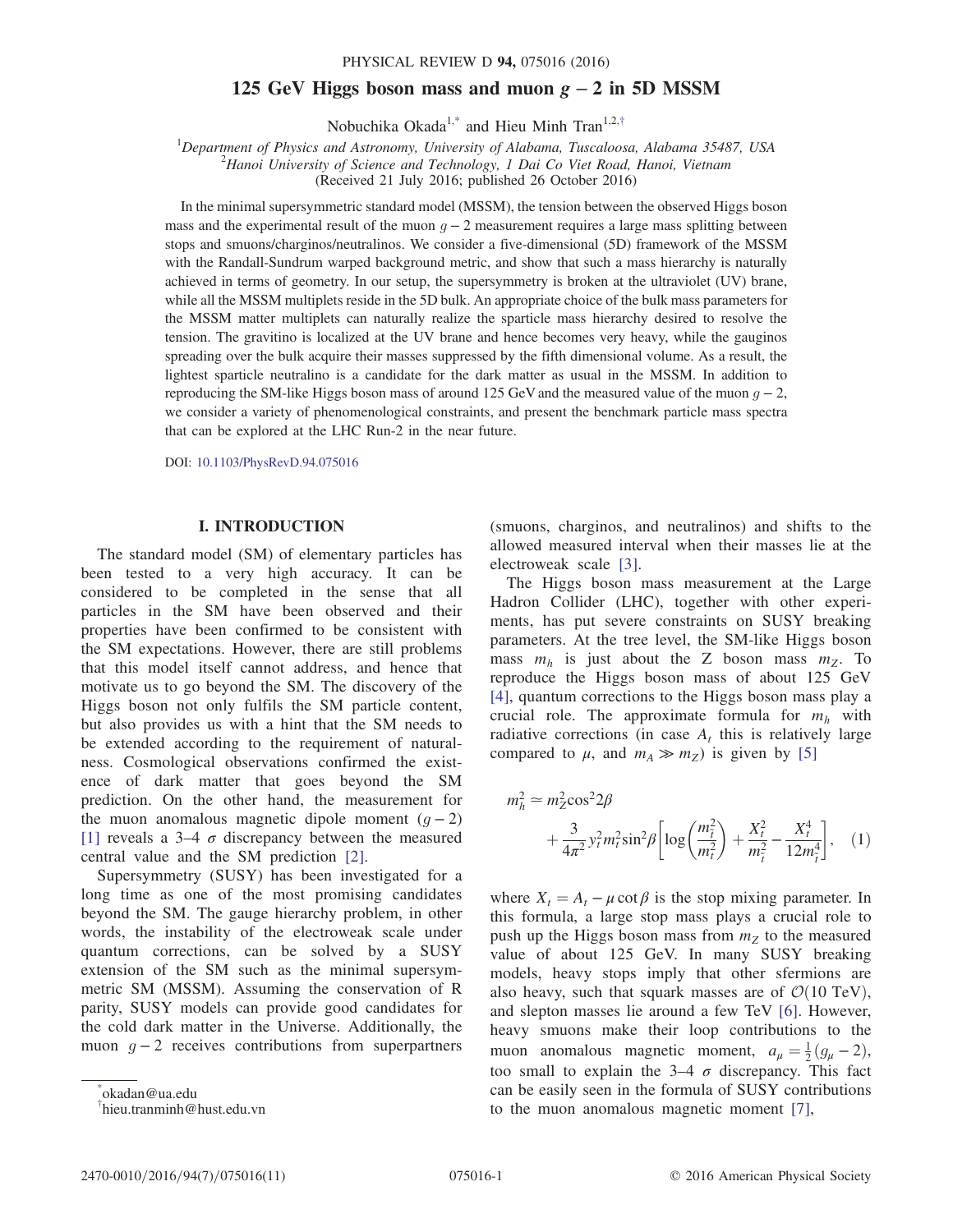$$
\Delta a_{\mu} = \frac{\alpha m_{\mu}^2 \mu M_2 \tan \beta}{4\pi \sin^2 \theta_W m_{\tilde{\mu}_L}^2} \left[ \frac{f_{\chi} (M_2^2 / m_{\tilde{\mu}_L}^2) - f_{\chi} (\mu^2 / m_{\tilde{\mu}_L}^2)}{M_2^2 - \mu^2} \right] + \frac{\alpha m_{\mu}^2 \mu M_1 \tan \beta}{4\pi \cos^2 \theta_W (m_{\tilde{\mu}_R}^2 - m_{\tilde{\mu}_L}^2)} \times \left[ \frac{f_N (M_1^2 / m_{\tilde{\mu}_R}^2) - f_N (M_1^2 / m_{\tilde{\mu}_L}^2)}{m_{\tilde{\mu}_R}^2} \right],
$$
(2)

where the loop functions are defined as

$$
f_{\chi}(x) = \frac{x^2 - 4x + 3 + 2\ln x}{(1 - x)^3},
$$

$$
f_{N}(x) = \frac{x^2 - 1 - 2x\ln x}{(1 - x)^3}.
$$
(3)

For  $x = \mathcal{O}(1)$ , they are of order 1, for example,  $f_{\chi}(1) =$  $-\frac{2}{3}$  and  $f_N(1) = -\frac{1}{3}$ .<br>To yield  $\Delta a_{\text{tot}}(1)$ 

To yield  $\Delta a_{\mu} \sim 10^{-9}$  to fill the discrepancy between the experimental result and the SM prediction, light smuons and charginos/neutralinos are necessary, while a large  $\tan \beta$ works to enhance  $\Delta a_{\mu}$ . A solution to the tension between the Higgs boson mass and the muon  $q - 2$  may come from a large mass splitting between stops (squarks in general) and smuons (leptons in general)/charginos/neutralinos [\[8\]](#page-10-7). According to Eq. [\(1\),](#page-1-3) besides heavy stops the Higgs boson mass can also be improved by large  $X_t$  [9–[11\].](#page-10-8) There are also other proposals to solve this tension [\[12\].](#page-10-9)

In this paper, we investigate the MSSM in the fivedimensional (5D) space-time with the Randall-Sundrum (RS) background metric [\[13\]](#page-11-0). Originally, the RS model was proposed to solve the gauge hierarchy problem of the SM, where all the SM particles are confined on the so-called infrared (IR) brane at a fixed point of the  $S^1/Z_2$  orbifold on which the fifth dimension is compactified. The large hierarchy between the electroweak and the Planck scales is naturally generated via the so-called warp factor induced by the RS warped background metric. Soon after the original work, the RS model was extended to have the SM fields reside in the bulk while the SM Higgs field is confined on the IR brane to maintain the solution to the gauge hierarchy problem [\[14\]](#page-11-1). SUSY extensions of the RS model then came up with the component field formulation [\[15\]](#page-11-2) and the superfield formulation [\[16\].](#page-11-3) This context provides not only an elegant explanation of the diversity of particle masses [\[17\]](#page-11-4), but also a variety of possibilities for SUSY breaking mediation mechanisms with the fifth dimension.<sup>1</sup> In SUSY RS models, the SUSY can solve the gauge hierarchy problem as usual, so that a very strong warp factor is not necessary. SUSY RS models have the ability to simultaneously solve both hierarchy problems: the gauge hierarchy and the fermion mass (Yukawa) hierarchy. On the other hand, the  $AdS/CFT$  correspondence brings an interesting point to our study setup. This conjecture maps the physics in the  $AdS_5$  space on to its dual four-dimensional (4D) picture with a strongly coupled conformal field theory [\[19\]](#page-11-5). A connection of the models to string theories would be possible [\[20\].](#page-11-6)

Our setup is similar to Ref. [\[21\]](#page-11-7) where all matter and gauge superfields reside in the bulk. But we arrange the Higgs superfields to reside in the bulk as well, while the SUSY breaking hidden sector is confined on the so-called ultraviolet (UV) brane. In particular, quark superfields localize around the UV brane, while slepton superfields delocalize from the UV brane. We consider that the 5D MSSM can have a universal coupling between the MSSM multiplets and the hidden sector field. However, because of this geometrical configuration of wave functions, we can naturally realize a large mass splitting between squarks and sleptons. Since the gravitino, which is the superpartner of the massless 4D graviton, localizes around the UV brane, its mass is large. Hence, the lightest neutralino serves as a dark matter candidate as usual in the MSSM.

Taking into account a variety of experimental constraints, we find bulk field configurations that are suitable to account for the muon  $q - 2$  while reproducing the observed SM-like Higgs boson mass.

The structure of this paper is as follows. In Sec. [II,](#page-2-0) we describe the 5D MSSM with bulk superfields in the Randall-Sundrum background metric, and derive the 4D MSSM as a low-energy effective theory. In Sec. [III,](#page-6-0) we consider various phenomenological constraints, and present the benchmark particle spectra of the model. Section [IV](#page-9-0) is devoted to conclusions.

### <span id="page-2-0"></span>II. 5D MSSM IN THE RS BACKGROUND METRIC

We consider a 5D space-time  $(x^{\mu}, y)$ , where the fifth dimension is compactified on the  $S_1/Z_2$  orbifold, and y defined in the range of  $-\pi \le y \le \pi$  is an angle of  $S_1$  with a radius R. Because of  $Z_2$  parity, y is identified with  $-y$ , so that the orbifold possesses two fixed points at  $y = 0$ and  $y = \pi$ . Introducing two "3-branes" located at these orbifold fixed points and assigning suitable brane tensions to them, a solution to the Einstein's equation is found to be [\[13\]](#page-11-0)

$$
ds^2 = e^{-2R\sigma} \eta_{\mu\nu} dx^{\mu} dx^{\nu} - R^2 dy^2, \qquad (4)
$$

where  $\sigma = k|y|$ , and k is the anti–de Sitter (AdS) curvature. The 4D Minkowski space is realized as a slice of this  $AdS_5$  space.

With this metric, a relation between the 5D Planck mass  $(M_5)$  and the Planck mass  $(M_4)$  in the 4D effective theory is given by

<sup>&</sup>lt;sup>1</sup>Beside the RS scenario, the flat extradimension scenario also brings up an interesting landscape for discussions on SUSY breaking. See, for example, [\[18\]](#page-11-8) and references therein.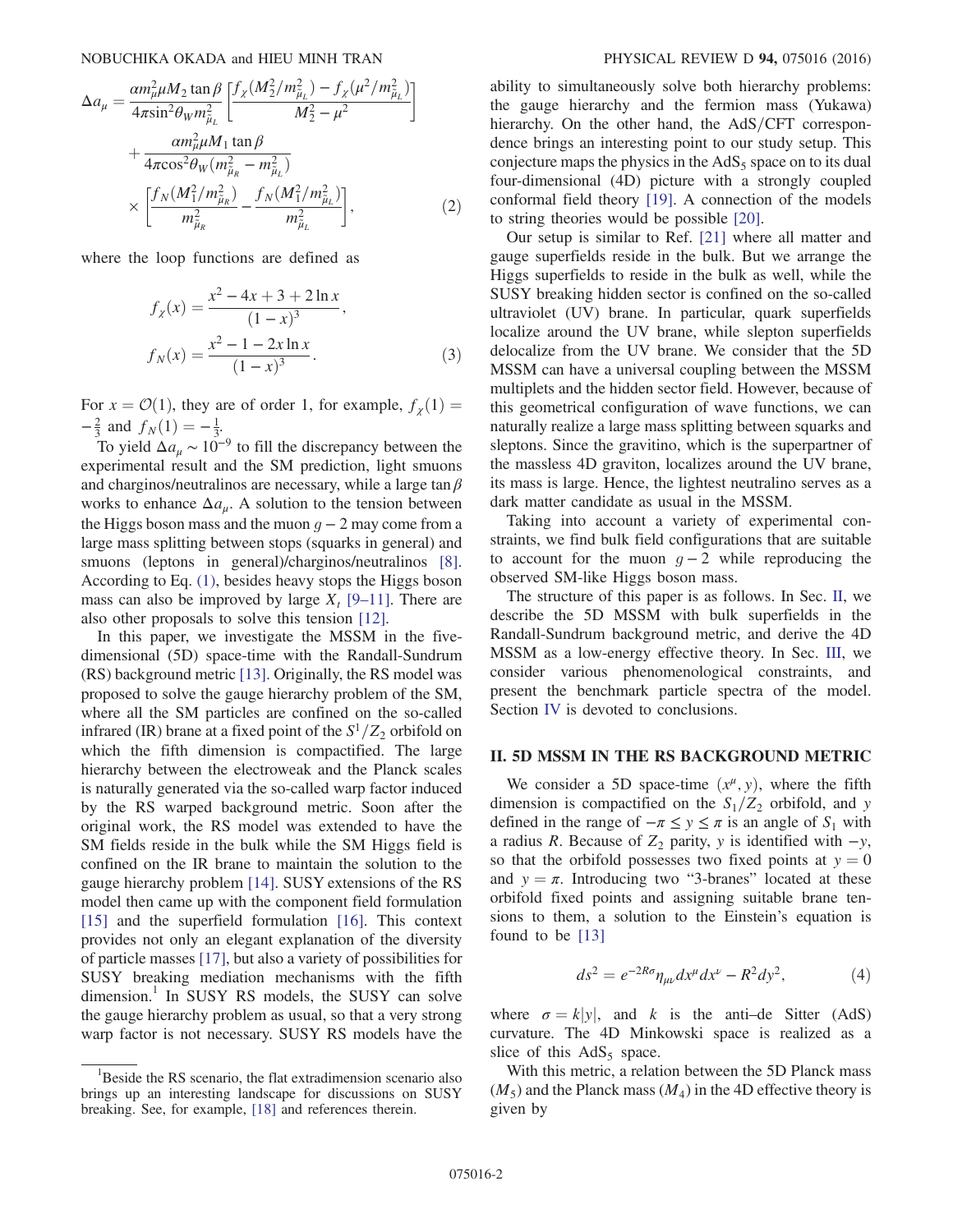125 GEV HIGGS BOSON MASS AND MUON  $g - 2$  IN 5D ... PHYSICAL REVIEW D 94, 075016 (2016)

$$
M_4^2 = \frac{M_5^3}{k} (1 - \omega^2) \simeq \frac{M_5^3}{k},\tag{5}
$$

where  $\omega = e^{-kR\pi}$  is the so-called warp factor, and we have assumed  $\omega \ll 1$ . In the following calculation, we simply take  $k \approx M_5 \approx M_4$ . Because of the warped metric, an effective cutoff on the UV brane at  $y = 0$  is  $M_5$  itself, while that on the IR brane at  $y = \pi$  is warped down to  $M_{\text{cut}} = M_5 \omega$ . This effective cutoff at the IR brane is used to solve the gauge hierarchy problem in the original paper by Randall and Sundrum [\[13\].](#page-11-0)

In this paper, we assume that all the MSSM superfields propagate in the 5D bulk, while the SUSY breaking hidden sector is confined on the UV brane. Since the gravity multiplet localizes toward the UV brane, the gravitino interacts strongly with the hidden sector field due to the large overlapping between their wave functions. Therefore, when the SUSY is broken, the gravitino acquires a large mass. On the other hand, the MSSM gauge multiplets have flat configurations in the fifth dimensions, and gaugino masses are suppressed by the volume of the fifth dimension. Hence the lightest neutralino is a dark matter candidate as usual in the MSSM. The wave function configuration for the MSSM matter multiplets depends on the bulk mass parameters. An sfermion mass becomes smaller, as its wave function is more delocalized from the UV brane.

Now we describe our  $N = 1$  5D MSSM Lagrangian in terms of familiar "4D-like"  $N = 1$  supermultiplets.<sup>2</sup> In the Kaluza-Klein decomposition, only the  $Z_2$ -even 5D fields have massless modes. After integrating over the extra fifth dimension y, these massless zero modes are identified as usual 4D MSSM supermultiplets.

The 5D action for a bulk vector multiplet is described by using a 4D-like vector superfield

$$
V(x, y, \theta) = -\theta \sigma^{\mu} \bar{\theta} A_{\mu}(x, y) - i \bar{\theta}^{2} \theta \lambda_{1}(x, y) + i \theta^{2} \bar{\theta} \bar{\lambda}_{1}(x, y)
$$

$$
+ \frac{1}{2} \bar{\theta}^{2} \theta^{2} D(x, y), \tag{6}
$$

and a 4D-like adjoint chiral superfield

$$
\chi(x, y, \theta) = \frac{1}{\sqrt{2}} (\Sigma(x, y) + iA_5(x, y)) + \sqrt{2}\theta \lambda_2(x, y)
$$

$$
+ \theta^2 F_\chi(x, y).
$$
 (7)

Under the  $Z_2$  parity, the former is even while the latter is odd. The gauge invariant 5D action for the gauge multiplet is given by

$$
S_5^{\text{gauge}} = \int d^4x \int_{-\pi}^{\pi} dy \left\{ \frac{1}{4g_5^2} \int d^2\theta R \text{Tr}[W^{\alpha}W_{\alpha}] + \text{H.c.} \right.+ \frac{2}{g_5^2} \int d^4\theta \frac{e^{-2R\sigma}}{2R} \text{Tr} \left[ \{ e^{V/2}, \partial_y e^{-V/2} \} + \frac{1}{\sqrt{2}} (e^{V/2} \chi^{\dagger} e^{-V/2} + (e^{-V/2} \chi e^{V/2}) \right]^2 \right\}, \tag{8}
$$

where the 5D gauge coupling  $q_5$  has the mass dimension of  $-1/2$ . Since the wave function of the vector superfield zero mode is found to be independent of the y-coordinate, we have rescaled it as  $V \to V/\sqrt{2\pi R}$ , by which the zero mode is canonically normalized in the 4D effective theory with the relation between the 5D and 4D gauge couplings,  $g_5 = \sqrt{2\pi R}g_4.$ <br>A hypermul

A hypermultiplet in the bulk is used to describe matter and Higgs multiplets, which is decomposed into a pair of vectorlike chiral superfields  $\Phi$  and  $\Phi^c$ ,

$$
\Phi(x, y, \theta) = \phi(x, y) + \sqrt{2}\theta\psi(x, y) + \theta^2 F_{\Phi}(x, y), \quad (9)
$$

$$
\Phi^c(x, y, \theta) = \phi^c(x, y) + \sqrt{2}\theta\psi^c(x, y) + \theta^2 F_{\Phi^c}(x, y).
$$
\n(10)

<span id="page-3-0"></span>Under the  $Z_2$  parity, we assign an even parity for  $\Phi$  while  $\Phi^c$  is odd. The 5D action for the hypermultiplet is given by

$$
S_5^{\text{matter}} = \int d^4x \int_{-\pi}^{\pi} dy \left\{ \int d^4\theta R e^{-2R\sigma} (\Phi^{\dagger} e^{-V} \Phi + \Phi^c e^V \Phi^{c\dagger}) + \int d^2\theta e^{-3R\sigma} \Phi^c \left[ \partial_y - \frac{1}{\sqrt{2}} \chi - \left( \frac{3}{2} - c_{\Phi} \right) R \sigma' \right] \Phi + \text{H.c.} \right\},\tag{11}
$$

where  $c_{\Phi}$  is a bulk mass parameter. Because of the  $Z_2$  parity assignment of  $\Phi$  and  $\Phi^c$ , only the  $Z_2$ -even chiral multiplet Φ has a zero mode in the Kaluza-Klein decomposition. By solving the SUSY vacuum condition,

$$
\left[\partial_y - \left(\frac{3}{2} - c_{\Phi}\right) R \sigma'\right] \Phi = 0, \qquad (12)
$$

<span id="page-3-1"></span>we find the zero-mode wave function as

$$
\Phi(x, y, \theta)|_{\text{zero-mode}} = \hat{\Phi}(x, \theta) e^{(\frac{3}{2} - c_{\Phi})R\sigma}.
$$
 (13)

Here, the 4D chiral superfiled  $\hat{\Phi}(x, \theta)$  has a mass dimension  $\frac{3}{2}$ . The canonically normalized chiral superfield  $\varphi_0(x, \theta)$  in the 4D effective theory is given by

$$
\hat{\Phi}(x,\theta) = \sqrt{k} \mathcal{C}_{\Phi} \varphi_0(x,\theta), \qquad (14)
$$

where  $\varphi_0$  represents the 4D MSSM chiral superfields  $(H_u, H_d, Q_i, U_i, D_i, L_i, E_i)$ , and

 $2<sup>2</sup>$ In this paper, we assume some mechanism to stabilize the fifth dimensional radius, and simply replace the radion supermultiplet as the fifth diminutional radius  $R$ . We refer the reader to Ref. [\[22\]](#page-11-9) for a very simple mechanism to stabilize the radion potential.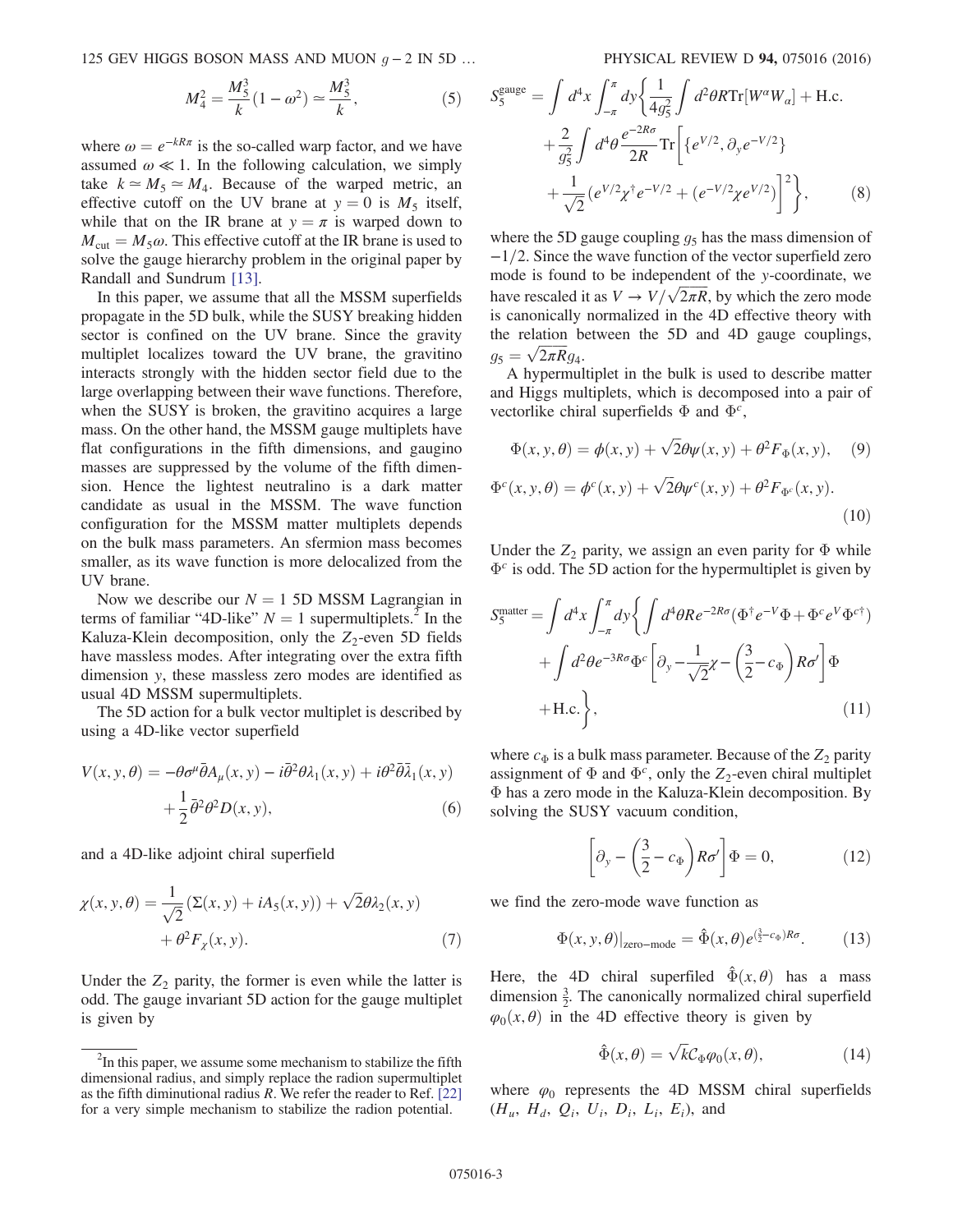<span id="page-4-0"></span>TABLE I. R-charge assignments for the 5D MSSM vector multiplet ( $a = 1, 2, 3$ ), hypermultiplets, and the hidden sector field X (R charge of  $\theta$  is 1). Here, for example,  $Q_i^h$  is a  $Z_2$ -even component of the bulk quark doublet hypermultiplet, whose zero mode is identified as the quark doublet chiral superfield in the 4D MSSM. The generation index is denoted as  $i = 1, 2, 3$ .

| Bulk field $V_a$ $Q_i^h$ $U_i^h$ $D_i^h$ $L_i^h$ $E_i^h$ $H_u^h$ $H_d^h$ $X$ |  |  |  |  |  |
|------------------------------------------------------------------------------|--|--|--|--|--|
| R charge 0 1 1 1 1 1 0 0 0                                                   |  |  |  |  |  |

$$
C_{\Phi} = \sqrt{\frac{(1 - 2c_{\Phi})}{2(\omega^{(-1 + 2c_{\Phi})} - 1)}}.
$$
 (15)

Note that the bulk mass parameter  $c_{\Phi}$  controls the configuration of the zero mode: for  $c_{\Phi} > 1/2$  $(c<sub>\Phi</sub> < 1/2)$ , the zero mode is localized toward the UV  $(IR)$  brane.

Now we introduce interaction terms among the bulk multiplets and a chiral multiplet in the hidden sector on the UV brane. Because of the 5D  $N = 1$  SUSY, such interaction terms can be written only at the orbifold fixed points. In order to forbid phenomenologically dangerous terms such as  $R$ -parity violating terms, we introduce an  $R$ symmetry with the charge assignments listed in Table [I](#page-4-0). Here, a chiral superfield  $X$  in the hidden sector has been introduced, and we assume that both the SUSY and the R symmetry are broken by a vacuum expectation value (VEV) of the *F*-component of *X*,  $\langle F_X \rangle \neq 0$ .

In the 5D MSSM, a Yukawa coupling is symbolically given by

$$
S_5^{\text{Yukawa}} = \int d^4x \int_{-\pi}^{\pi} dy \int d^2\theta e^{-3R\sigma} \frac{1}{M_5^{3/2}} \Phi_1 \Phi_2 \Phi_3
$$

$$
\times \left[ Y_0 \delta(y) + Y_\pi \{ \delta(y + \pi) + \delta(y - \pi) \} \right], \qquad (16)
$$

where  $Y_0$  and  $Y_\pi$  are dimensionless coupling constants, and  $M_5^{3/2}$  is introduced to yield the correct mass dimension. Here,  $\Phi_1$  stands for the MSSM Higgs doublets, and the other two  $\Phi_2$  and  $\Phi_3$  stand for the MSSM matter multiplets. After the y-integration, a 4D effective Yukawa coupling is obtained as

$$
Y_4 \simeq [Y_0 + Y_{\pi} \omega^{-(\frac{3}{2} - c_{\Phi_1} - c_{\Phi_2} - c_{\Phi_3})}] C_{\Phi_1} C_{\Phi_2} C_{\Phi_3}, \qquad (17)
$$

where we have used  $k/M_5 \simeq 1$ . Note that an appropriate choice of the bulk mass parameters can derive an exponentially suppressed Yukawa coupling even for  $Y_0, Y_\pi = \mathcal{O}(1)$ . Although this feature implies a possibility to naturally explain the Yukawa hierarchy in the SM, in this paper we do not attempt to explain the Yukawa hierarchy, but concentrate on soft SUSY breaking parameters.

Let us consider *-symmetric contact terms between the* hidden sector field X and the 5D MSSM multiplets in the bulk. We introduce a contact term between the gauge multiplets and X of the form

$$
S_5^{Xg} = \int d^4x \int dy \left\{ \int d^2\theta d_a \frac{X}{M_5^2} \text{Tr}[\tilde{W}^a \tilde{W}_a] + \text{H.c.} \right\} \delta(y),\tag{18}
$$

<span id="page-4-1"></span>where the original  $\tilde{W}^{\alpha}$  has a mass dimension of 2 before normalizing V. The contact terms between the Higgs hypermultiplets and the hidden sector field  $X$  are written as

$$
S_{5}^{Xh} = \int d^{4}x \int dy
$$
  
\n
$$
\times \int d^{4}\theta \left\{ \left[ d_{\mu} \frac{X^{\dagger}}{M_{5}^{2}} H_{u}^{h} H_{d}^{h} + d_{B_{\mu}} \frac{X^{\dagger} X}{M_{5}^{3}} H_{u}^{h} H_{d}^{h} + \text{H.c.} \right] + \left[ d_{A}^{H_{u}} \frac{X + X^{\dagger}}{M_{5}^{2}} H_{u}^{h \dagger} H_{u}^{h} + d_{m}^{H_{u}} \frac{X^{\dagger} X}{M_{5}^{3}} H_{u}^{h \dagger} H_{u}^{h} + d_{A}^{H_{d}} \frac{X + X^{\dagger}}{M_{5}^{2}} H_{d}^{h \dagger} H_{d}^{h} + d_{m}^{H_{d}} \frac{X^{\dagger} X}{M_{5}^{3}} H_{d}^{h \dagger} H_{d}^{h} \right] \right\} \delta(y),
$$
\n(19)

<span id="page-4-2"></span>and those between the matter hypermultiplets and X are

$$
S_{5}^{Xm} = \int d^{4}x \int dy \int d^{4}\theta
$$
  
 
$$
\times \left[ (d_{A}^{\Phi})_{ij} \frac{X + X^{\dagger}}{M_{5}^{2}} \Phi_{i}^{\dagger} \Phi_{j} + (d_{m}^{\Phi})_{ij} \frac{X^{\dagger}X}{M_{5}^{3}} \Phi_{i}^{\dagger} \Phi_{j} \right] \delta(y), \tag{20}
$$

<span id="page-4-3"></span>where  $\Phi$  stands for  $\{Q^h, U^h, D^h, L^h, E^h\}$  hypermultiplets, and  $\{i, j\}$  are generation indices. We can also introduce contact terms in the superpotential as follows:

$$
S_5^{Xa} = \int d^4x \int dy \int d^2\theta \left\{ \frac{(a_u)_{ij}}{M_5^{5/2}} X H_u^h Q_i^h U_j^h \right. +\frac{(a_d)_{ij}}{M_5^{5/2}} X H_d^h Q_i^h D_j^h +\frac{(a_e)_{ij}}{M_5^{5/2}} X H_d^h L_i^h E_j^h + \text{H.c.} \right\} \delta(y).
$$
 (21)

<span id="page-4-4"></span>The SUSY breaking by  $\langle F_X \rangle$  induces the soft SUSY breaking terms in the MSSM through the above contact terms at the effective 4D cutoff scale  $M_{\text{cut}} = M_4 \omega$ . The gaugino masses are given by

 $3$ In order to have the canonical Kahler potential in Eq.  $(11)$ , we have redefined the hypermultiplet in Eq. [\(13\)](#page-3-1) as  $\Phi \to \Phi e^{-R\sigma}$ when discussing field localization in the extra dimension.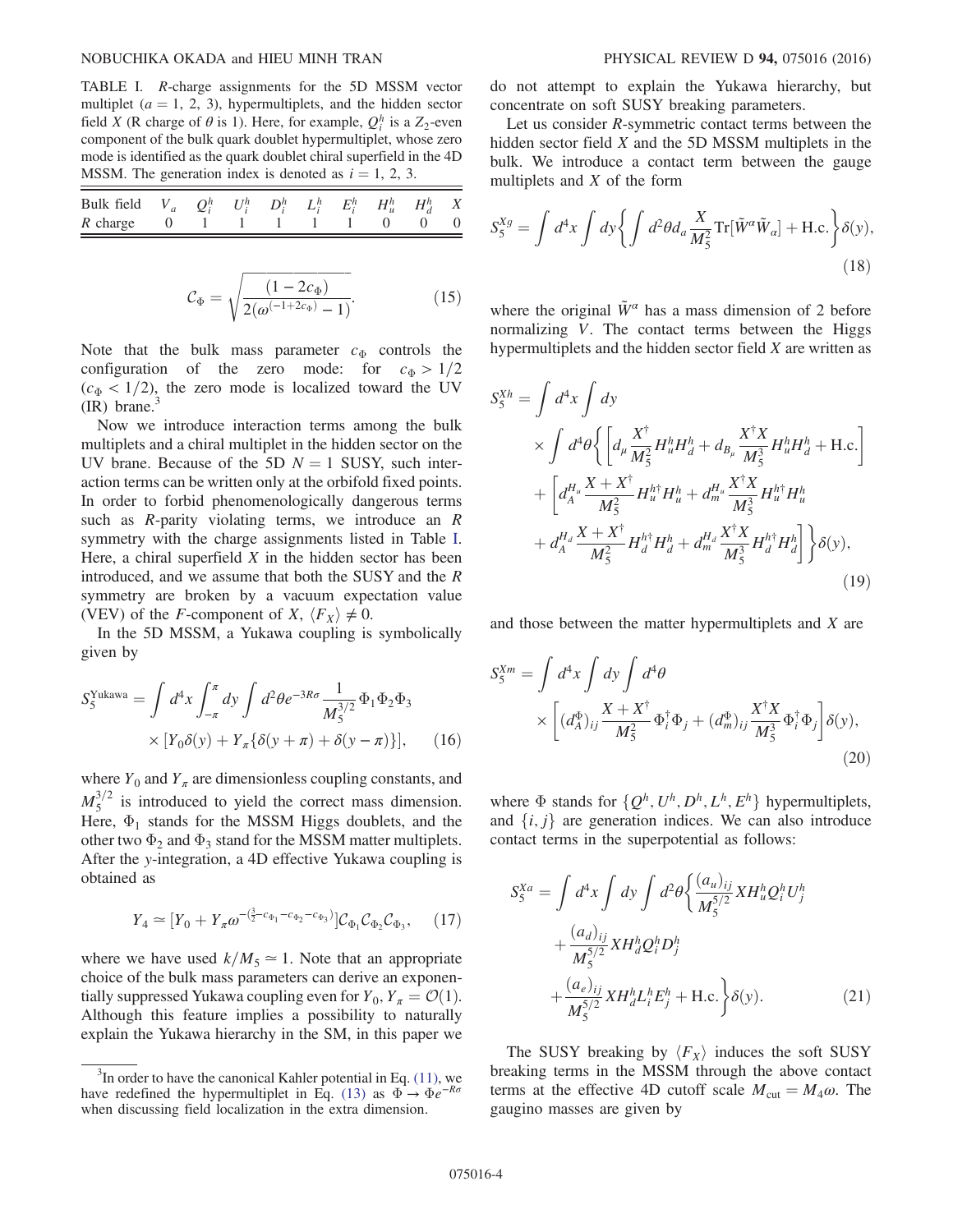125 GEV HIGGS BOSON MASS AND MUON  $g - 2$  IN 5D ... PHYSICAL REVIEW D 94, 075016 (2016)

$$
M_a \simeq -\sqrt{3} \left( \frac{d_a}{2\pi R M_4} \right) g_a^2 m_{3/2}, \quad (a = 1, 2, 3), \quad (22)
$$

where  $g_a$  is the SM gauge coupling, and the gravitino mass  $m_{3/2}$  is given by

$$
m_{3/2} = \frac{\langle F_X \rangle}{\sqrt{3}M_4}.
$$
 (23)

Note that the gaugino mass is suppressed by the so-called volume suppression factor of  $1/(2\pi RM_4)$ . Soft masses of the Higgs sector can be obtained from Eq. [\(19\)](#page-4-1),

$$
m_{H_u}^2 = 3[-d_m^{H_u} + (d_A^{H_u})^2 C_{H_u}^2] C_{H_u}^2 m_{3/2}^2, \qquad (24)
$$

$$
m_{H_d}^2 = 3[-d_m^{H_d} + (d_A^{H_d})^2 \mathcal{C}_{H_d}^2] \mathcal{C}_{H_d}^2 m_{3/2}^2, \tag{25}
$$

$$
B_{\mu} = 3d_{B_{\mu}}C_{H_{u}}C_{H_{d}}m_{3/2}^{2} - \sqrt{3}(d_{A}^{H_{u}}C_{H_{u}}^{2} + d_{A}^{H_{d}}C_{H_{d}}^{2})\mu m_{3/2}.
$$
\n(26)

In our R-charge assignment, the  $\mu$ -term is forbidden, but it is generated through the SUSY breaking [\[23\],](#page-11-10)

$$
\mu = \sqrt{3} d_{\mu} C_{H_u} C_{H_d} m_{3/2}.
$$
 (27)

Scalar soft masses of sparticles are generated from Eq. [\(20\)](#page-4-2),

$$
(m_{\Phi})_{ij}^{2} = 3 \left[ -(d_{m}^{\Phi})_{ij} + \sum_{n=1}^{3} (d_{A}^{\Phi})_{in} (d_{A}^{\Phi})_{nj} C_{\Phi_{n}}^{2} \right] C_{\Phi_{i}} C_{\Phi_{j}} m_{3/2}^{2},
$$
\n(28)

where  $\Phi$  stands for Q, U, D, L, E, and i,  $j = \{1, 2, 3\}$ . Last but not least, the trilinear coupling A-terms arise from Eq. [\(21\)](#page-4-3),

$$
(A_u)_{ij} = \frac{\sqrt{3m_{3/2}}}{(Y_u)_{ij}} \left[ (a_u)_{ij} C_{H_u} C_{Q_i} C_{Q_j} \n- d_A^{H_u} (Y_u)_{ij} C_{H_u}^2 - \sum_{n=1}^3 (d_A^Q)_{ni} (Y_u)_{nj} C_{Q_n} C_{Q_i} \n- \sum_{n=1}^3 (d_A^U)_{nj} (Y_u)_{in} C_{U_n} C_{U_j} \right],
$$
\n(29)

$$
(A_d)_{ij} = \frac{\sqrt{3}m_{3/2}}{(Y_d)_{ij}} \left[ (a_d)_{ij} C_{H_d} C_{Q_i} C_{D_j} - d_A^{H_d} (Y_d)_{ij} C_{H_d}^2 - \sum_{n=1}^3 (d_A^Q)_{ni} (Y_d)_{nj} C_{Q_n} C_{Q_i} - \sum_{n=1}^3 (d_A^D)_{nj} (Y_d)_{in} C_{D_n} C_{D_j} \right],
$$
\n(30)

<span id="page-5-0"></span>

FIG. 1. Behavior of the geometrical coefficient as a function of the bulk mass parameter:  $C_{\Phi} = \sqrt{\frac{(1-2c_{\Phi})}{2(\omega^{(-1+2c_{\Phi})}-1)}}$  $\frac{2(\omega^{(-1+2c_{\Phi})}-1)}{10^{-12}}$  $\sqrt{\frac{(1-2c_{\Phi})}{2(\omega^{(-1+2c_{\Phi})}-1)}}$ . The plot is a demonstration for the case with  $\omega = 10^{-12}$ .

<span id="page-5-1"></span>
$$
(A_e)_{ij} = \frac{\sqrt{3}m_{3/2}}{(Y_e)_{ij}} \left[ (a_d)_{ij} C_{H_d} C_{L_i} C_{E_j} - d_A^{H_d} (Y_e)_{ij} C_{H_d}^2 - \sum_{n=1}^3 (d_A^L)_{ni} (Y_e)_{nj} C_{L_n} C_{L_i} - \sum_{n=1}^3 (d_A^E)_{nj} (Y_e)_{in} C_{E_n} C_{E_j} \right].
$$
\n(31)

To avoid the SUSY flavor changing neutral currents (FCNCs), we assume that the couplings  $d_m^{\Phi}$ ,  $d_A^{\Phi}$ ,  $a_u$ ,  $a_d$ ,  $a_{e}$  are all flavor diagonal and, in particular, flavor universal for the first two generations.

All terms induced by the SUSY breaking are controlled by the gravitino mass and the coupling constants for the contact interactions between the MSSM multiplets and the hidden sector field X. In addition, the warped background geometry plays a crucial role in determining the size of the parameters. The gaugino masses are volume suppressed from the gravitino mass. The scalar masses squared, the Aterms and the  $\mu$ -term are controlled by the geometrical coefficients of bulk hypermultiplets  $C_{\Phi}$ . In Fig. [1](#page-5-0), we show a geometrical coefficient  $\mathcal{C}_{\Phi}$  as a function of the bulk mass parameter  $c_{\Phi}$ . In this example, we have set  $\omega = 10^{-12}$ , which generates the low cutoff scale of  $\mathcal{O}(10^6)$  GeV.<sup>4</sup> For  $c_{\Phi} = 1/2$ , the wave function is independent of y, and  $C_{\Phi} =$  $\mathcal{O}(0.1)$  in this case corresponds to the volume suppression factor. As  $c_{\Phi} > 1/2$  increases, the wave function tends to localize towards the UV brane, and hence  $\mathcal{C}_{\Phi}$  is approaching 1. On the other hand, as  $c_{\Phi}$  < 1/2 decreases, the wave function tends to localize towards the IR brane, and  $\mathcal{C}_{\Phi}$  is exponentially suppressed. Therefore, with a suitable choice of the bulk parameters, we can easily achieve a hierarchy

<sup>&</sup>lt;sup>4</sup>Basically, the choice of  $\omega$  is arbitrary. But we have found that high cutoff scales result in tachyonic staus. Therefore, the choice of the cutoff scale of  $\mathcal{O}(10^6)$  GeV is preferable.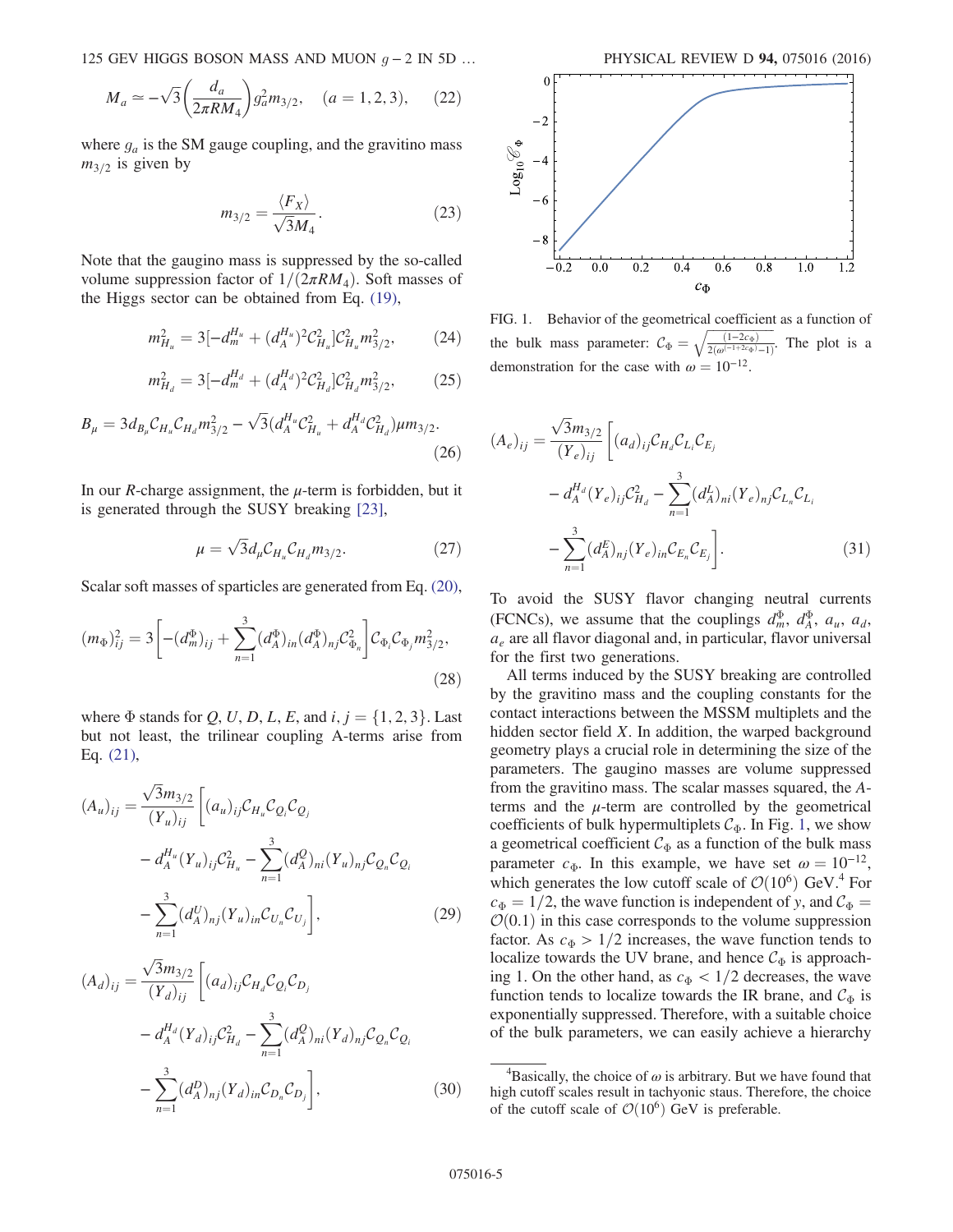### NOBUCHIKA OKADA and HIEU MINH TRAN PHYSICAL REVIEW D 94, 075016 (2016)

between soft SUSY breaking parameters. From Eqs. [\(22\)](#page-4-4)– [\(31\)](#page-5-1), we see that the maximum values of the soft parameters are of  $\mathcal{O}(m_{3/2})$  when the coupling constants are of the order 1. For  $\omega \ll 1$ , the gaugino masses are roughly an order of magnitude smaller than the gravitino mass. Thus, the model predicts the dark matter candidate to be the lightest neutralino. We find that soft parameters for the scalars localized around the UV brane are of  $\mathcal{O}(m_{3/2})$ , while they can be much smaller for the scalars localized around the IR brane. Interestingly, once all the couplings between the 5D MSSM multiplet and the hidden sector field are set to be universal, for instance of  $\mathcal{O}(1)$ , the diversity of soft masses and couplings of the 4D MSSM can

be derived from the warped geometry with appropriate localization.

### <span id="page-6-0"></span>III. BENCHMARK PARTICLE MASS SPECTRUM

In this section, we investigate realistic particle mass spectra that satisfy all phenomenological constraints. As we discussed in the previous section, a suitable choice of the bulk mass parameters can naturally generate a hierarchy between sparticle masses. In the following analysis, we consider the 4D effective MSSM with the inputs of soft SUSY breaking parameters at the 4D effective cutoff scale of  $M_{\text{cut}} \simeq M_4 \omega$ . The low-energy mass spectrum is obtained

<span id="page-6-1"></span>TABLE II. Benchmark particle mass spectra in GeV units for  $M_{\text{cut}} = 10^5$  GeV. Input soft masses for the first two generation squarks, and the third generation slepton and squark, are fixed as  $m_q^0 = 8500 \text{ GeV}$ ,  $m_{l3}^0 = 800 \text{ GeV}$ , and  $m_q^0 = 0.500 \text{ GeV}$ . Other personators, including the gaugine sector input  $m_q$ , the seft masses  $m_{q3}^0 = 9500$  GeV. Other parameters including the gaugino sector input  $m_g$ , the soft masses for the first two generation sleptons  $m_l^0$  and for two Higgs doublets  $m_h^0$ , the universal trilinear coupling  $A_0$ , and tan  $\beta$  are allowed to vary in this table.

| $M_{\rm cut}$                                                                                                                                                                                                                                                                                                | $10^{5}$               | 10 <sup>5</sup>       | 10 <sup>5</sup>        | 10 <sup>5</sup>        |
|--------------------------------------------------------------------------------------------------------------------------------------------------------------------------------------------------------------------------------------------------------------------------------------------------------------|------------------------|-----------------------|------------------------|------------------------|
| $m_{\it g}$                                                                                                                                                                                                                                                                                                  | 1120                   | 1178                  | 1330                   | 1615                   |
| $m_l^0$ , $m_q^0$                                                                                                                                                                                                                                                                                            | 306.0, 8500            | 312.1, 8500           | 331.0, 8500            | 370.1, 8500            |
| $m_{l3}^{0}$ ,<br>$m_{q3}^0$                                                                                                                                                                                                                                                                                 | 800, 9500              | 800, 9500             | 800, 9500              | 800, 9500              |
| $m_h^0$                                                                                                                                                                                                                                                                                                      | 1000                   | 2500                  | 2600                   | 2800                   |
| $A_0$                                                                                                                                                                                                                                                                                                        | $-6800$                | $-2200$               | $-1000$                | $\overline{0}$         |
| $\tan \beta$                                                                                                                                                                                                                                                                                                 | 10                     | 20                    | 30                     | 40                     |
| h <sup>0</sup>                                                                                                                                                                                                                                                                                               | 125.27                 | 125.28                | 125.29                 | 125.22                 |
| $H^0$ , $A^0$                                                                                                                                                                                                                                                                                                | 3716                   | 3307                  | 3057                   | 2766                   |
| $H^\pm$                                                                                                                                                                                                                                                                                                      | 3717                   | 3308                  | 3059                   | 2767                   |
|                                                                                                                                                                                                                                                                                                              | 1405                   | 1469                  | 1639                   | 1953                   |
|                                                                                                                                                                                                                                                                                                              | 245, 484               | 257, 507              | 290, 571               | 352, 689               |
|                                                                                                                                                                                                                                                                                                              | 3600, 3601             | 2426, 2427            | 2278, 2279             | 2029, 2030             |
| $\begin{array}{l} \tilde{g} \\ \tilde{\chi}_{1,2}^{0}\\ \tilde{\chi}_{3,4}^{3}\\ \tilde{\chi}_{1,2}^{\pm}\\ \tilde{u},\ \tilde{c}_{L,R}\\ \tilde{u},\ \tilde{z}_{L,R}\\ \tilde{t}_{1,2}\\ \tilde{b}_{1,2}\\ \tilde{\nu}_{L}^{\mu}\\ \tilde{e},\ \tilde{\mu}_{L}\\ \tilde{e},\ \tilde{\mu}_{R}\\ \end{array}$ | 484, 3602              | 507, 2428             | 571, 2280              | 689, 2031              |
|                                                                                                                                                                                                                                                                                                              | 8572, 8560             | 8573, 8561            | 8577, 8565             | 8585, 8573             |
|                                                                                                                                                                                                                                                                                                              | 8572, 8559             | 8573, 8560            | 8577, 8564             | 8585, 8572             |
|                                                                                                                                                                                                                                                                                                              | 9018, 9317             | 9112, 9339            | 9124, 9317             | 9130, 9283             |
|                                                                                                                                                                                                                                                                                                              | 9307, 9555             | 9336, 9525            | 9316, 9474             | 9281, 9401             |
|                                                                                                                                                                                                                                                                                                              | 253, 253               | 265, 265              | 298, 298               | 358, 358               |
|                                                                                                                                                                                                                                                                                                              | 265, 265               | 277, 277              | 308, 308               | 367, 367               |
|                                                                                                                                                                                                                                                                                                              | 335, 335               | 337, 337              | 354, 354               | 393, 392               |
| $\tilde{\nu}^{\tau}_{L}$ $\tilde{\tau}_{1,2}$                                                                                                                                                                                                                                                                | 765                    | 766                   | 760                    | 751                    |
|                                                                                                                                                                                                                                                                                                              | 726, 819               | 716, 827              | 677, 835               | 633, 833               |
| $\Delta a_\mu$                                                                                                                                                                                                                                                                                               | $2.58 \times 10^{-9}$  | $2.94 \times 10^{-9}$ | $3.23 \times 10^{-9}$  | $2.62 \times 10^{-9}$  |
| $BR(b \rightarrow s + \gamma)$                                                                                                                                                                                                                                                                               | $3.34 \times 10^{-4}$  | $3.34 \times 10^{-4}$ | $3.35 \times 10^{-4}$  | $3.36 \times 10^{-4}$  |
| $BR(B_s \rightarrow \mu^+ + \mu^-)$                                                                                                                                                                                                                                                                          | $3.08 \times 10^{-9}$  | $3.07 \times 10^{-9}$ | $3.04 \times 10^{-9}$  | $2.98 \times 10^{-9}$  |
| $\frac{\text{BR}^{\text{exp}}(B_u \rightarrow \tau + \nu_{\tau})}{\text{BR}^{\text{SM}}(B_u \rightarrow \tau + \nu_{\tau})}$                                                                                                                                                                                 | 1.00                   | $9.98 \times 10^{-1}$ | $9.95 \times 10^{-1}$  | $9.89 \times 10^{-1}$  |
| $BR(D_s \rightarrow \tau + \nu_{\tau})$                                                                                                                                                                                                                                                                      | $5.17 \times 10^{-2}$  | $5.17 \times 10^{-2}$ | $5.17 \times 10^{-2}$  | $5.17 \times 10^{-2}$  |
| $BR(D_s \rightarrow \mu + \nu_\mu)$                                                                                                                                                                                                                                                                          | $5.33 \times 10^{-3}$  | $5.33 \times 10^{-3}$ | $5.33 \times 10^{-3}$  | $5.33 \times 10^{-3}$  |
| $R_{l23}$                                                                                                                                                                                                                                                                                                    | 1.000                  | 1.000                 | 1.000                  | 1.000                  |
| $\Omega h^2$                                                                                                                                                                                                                                                                                                 | 0.119                  | 0.119                 | 0.119                  | 0.119                  |
| $\sigma_{SI}^{\chi-p}$ (pb)                                                                                                                                                                                                                                                                                  | $9.35 \times 10^{-13}$ | $1.31\times10^{-12}$  | $1.46 \times 10^{-12}$ | $2.75 \times 10^{-12}$ |
| $\sigma_{SD}^{\chi-p}(\text{pb})$                                                                                                                                                                                                                                                                            | $6.22 \times 10^{-10}$ | $3.88 \times 10^{-9}$ | $5.17 \times 10^{-9}$  | $8.74 \times 10^{-9}$  |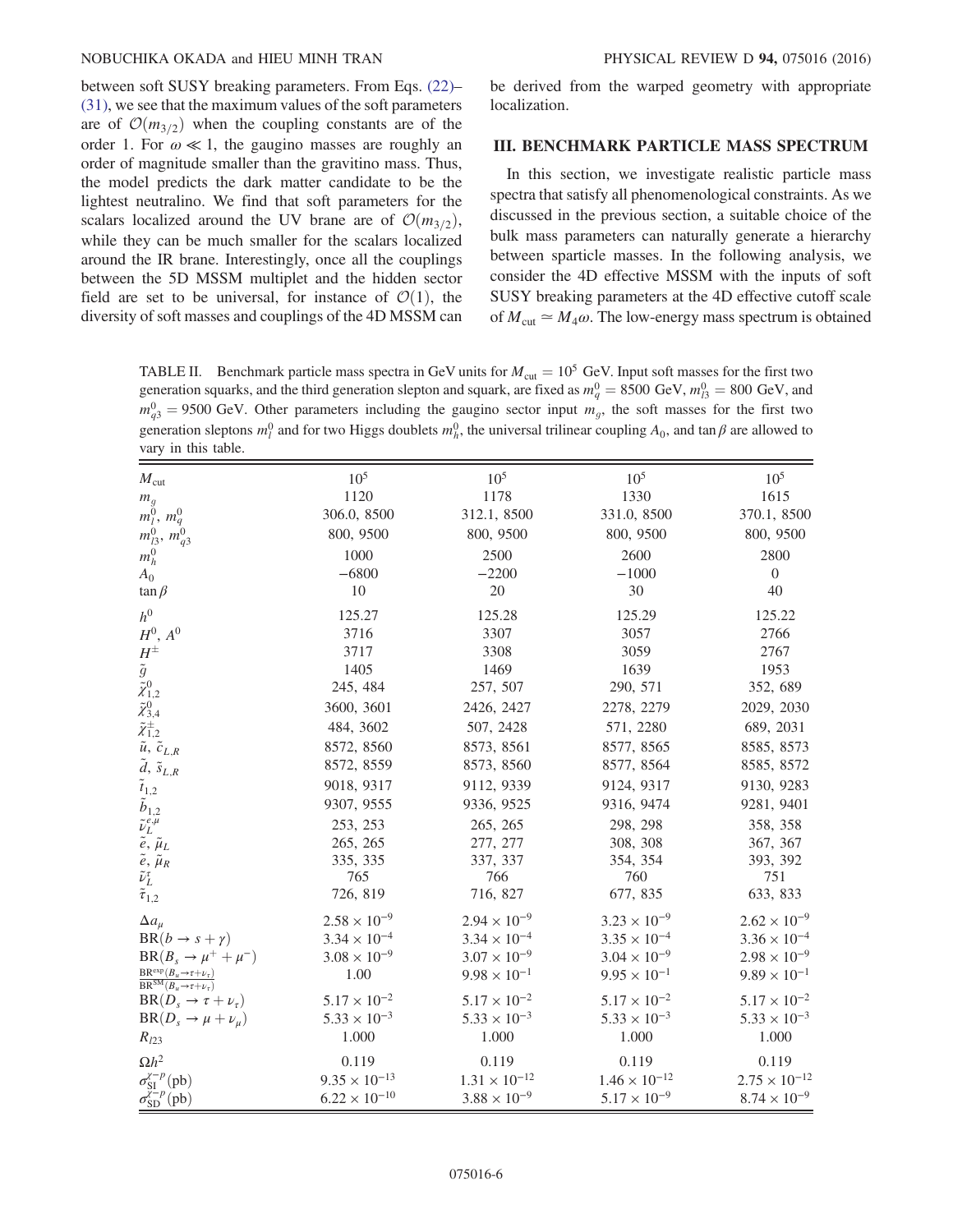through the renormalization group (RG) evolutions. We employ the SOFTSUSY package (version 3.6.2) [\[24\]](#page-11-11) to numerically solve the RG equations. With the output at low energies, other physical observables and constraints are computed by using the MicrOMEGAs package (version 4.2.3) [\[25\]](#page-11-12).

Regarding the inputs for the MSSM gaugino masses, we simply assume the universal couplings,  $d_1 = d_2 = d_3$ . Since the ratio  $m_g = M_a/g_a^2$  is RG invariant at the one-<br>loop level, the resultant mass ratio among the gauginos is loop level, the resultant mass ratio among the gauginos is the same as those in the constrained MSSM when  $m_q$  is set as a common input for the gaugino sector at the cutoff scale. Hence the bino and wino are lighter than the gluino. To avoid the severe experimental constraints on the SUSY FCNCs for the first two generations, we assume that the couplings of the hidden sector with the first two generation matter fields are flavor blind. In order to simplify our analysis, we set the universal soft mass inputs for the two Higgs doublets  $(m_h^0)$ , and the sleptons and squarks in the first two generations  $(m_l^0, m_q^0)$ . The other free parameters in our analysis are the universal A-term  $A_0$  at  $M_{\text{cut}}$  and tan  $\beta$ . We choose sign $(\mu) = +1$  to yield a positive  $\Delta a_{\mu}$  that can fill up the discrepancy between the experimental value and the SM prediction.

In our study, we consider various phenomenological constraints. We employ the combined result for the Higgs boson mass measured by the ATLAS and the CMS collaborations [\[4\]](#page-10-3). The lower mass bounds on squarks and gluino in the simplified model [\[26\]](#page-11-13) are taken into account as a reference. As a motivation of this paper, the benchmark points are chosen such that the muon anomalous magnetic moment  $a_{\mu} = \frac{g_{\mu}-2}{2}$  satisfies the current<br>experimental value [1.2] Other constraints are from the experimental value [\[1,2\]](#page-10-0). Other constraints are from the branching ratios of rare decay processes:  $b \rightarrow s + \gamma$  [\[27\]](#page-11-14),

TABLE [II](#page-6-1)I. Same as Table II, but for  $M_{\text{cut}} = 10^6$  GeV.

| $M_{\text{cut}}$                                                                                                                                                    | $10^6$                 | 10 <sup>6</sup>        | 10 <sup>6</sup>        | 10 <sup>6</sup>        |
|---------------------------------------------------------------------------------------------------------------------------------------------------------------------|------------------------|------------------------|------------------------|------------------------|
| $\begin{array}{c} m_g\\ m_l^0,\ m_q^0 \end{array}$                                                                                                                  | 1114                   | 1300                   | 1350                   | 1400                   |
|                                                                                                                                                                     | 349.4, 8500            | 365.3, 8500            | 370.5, 8500            | 374.0, 8500            |
| $m_{l3}^{0}$ ,<br>$m_{q3}^0$                                                                                                                                        | 800, 9500              | 800, 9500              | 800, 9500              | 800, 9500              |
| $m_h^0$                                                                                                                                                             | 3200                   | 3500                   | 4000                   | 4300                   |
| $A_0$                                                                                                                                                               | $-6450$                | $-2600$                | $-2000$                | $-400$                 |
| $\tan \beta$                                                                                                                                                        | 10                     | $20\,$                 | 30                     | 40                     |
| h <sup>0</sup>                                                                                                                                                      | 125.00                 | 125.16                 | 125.21                 | 125.22                 |
| $H^0$ , $A^0$                                                                                                                                                       | 4834                   | 4343                   | 4036                   | 3541                   |
| $H^\pm$                                                                                                                                                             | 4835                   | 4344                   | 4036                   | 3542                   |
|                                                                                                                                                                     | 1400                   | 1606                   | 1661                   | 1715                   |
|                                                                                                                                                                     | 243, 480               | 283, 557               | 294, 578               | 304, 596               |
|                                                                                                                                                                     | 3675, 3676             | 2945, 2946             | 2239, 2240             | 1558, 1560             |
| $\tilde{g}$<br>$\tilde{\chi}^0_{1,2}$<br>$\tilde{\chi}^0_{3,4}$<br>$\tilde{\chi}^\pm_{1,2}$                                                                         | 480, 3676              | 558, 2947              | 578, 2241              | 596, 1561              |
| $\tilde{u}, \tilde{c}_{L,R}$                                                                                                                                        | 8557, 8546             | 8564, 8554             | 8566, 8556             | 8569(8), 8558          |
|                                                                                                                                                                     | 8557, 8546             | 8564, 8553             | 8567, 8555             | 8569, 8557             |
| $\tilde{d}, \tilde{s}_{L,R}$<br>$\tilde{t}_{1,2}$<br>$\tilde{b}_{1,2}$<br>$\tilde{\nu}_{L}^{e,\mu}$<br>$\tilde{e}, \tilde{\mu}_{L}$<br>$\tilde{e}, \tilde{\mu}_{R}$ | 8666, 9130             | 8788, 9163             | 8784, 9113             | 8791, 9045             |
|                                                                                                                                                                     | 9125, 9535             | 9161, 9489             | 9111, 9396             | 9044, 9259             |
|                                                                                                                                                                     | 252, 252               | 291, 291               | 302, 301               | 312, 311               |
|                                                                                                                                                                     | 264, 264               | 302, 302               | 312, 312               | 322, 321               |
|                                                                                                                                                                     | 368, 368               | 382, 381               | 386, 385               | 387, 386               |
| $\tilde{\nu}^{\tau}_{L}$                                                                                                                                            | 736                    | 729                    | 680                    | 631                    |
| $\tilde{\tau}_{1,2}$                                                                                                                                                | 699, 797               | 657, 799               | 554, 745               | 440, 681               |
| $\Delta a_{\mu}$                                                                                                                                                    | $2.31 \times 10^{-9}$  | $2.58 \times 10^{-9}$  | $2.88 \times 10^{-9}$  | $2.84 \times 10^{-9}$  |
| $BR(b \rightarrow s + \gamma)$                                                                                                                                      | $3.33 \times 10^{-4}$  | $3.33 \times 10^{-4}$  | $3.33 \times 10^{-4}$  | $3.34 \times 10^{-4}$  |
| $BR(B_s \rightarrow \mu^+ + \mu^-)$                                                                                                                                 | $3.08 \times 10^{-9}$  | $3.07 \times 10^{-9}$  | $3.06 \times 10^{-9}$  | $3.02 \times 10^{-9}$  |
| $\frac{\text{BR}^{\text{exp}}(B_u \rightarrow \tau + \nu_{\tau})}{\text{BR}^{\text{SM}}(B_u \rightarrow \tau + \nu_{\tau})}$                                        | 1.00                   | $9.99 \times 10^{-1}$  | $9.97 \times 10^{-1}$  | $9.93 \times 10^{-1}$  |
| $BR(D_s \rightarrow \tau + \nu_{\tau})$                                                                                                                             | $5.17 \times 10^{-2}$  | $5.17 \times 10^{-2}$  | $5.17 \times 10^{-2}$  | $5.17 \times 10^{-2}$  |
| $BR(D_s \rightarrow \mu + \nu_\mu)$                                                                                                                                 | $5.33 \times 10^{-3}$  | $5.33 \times 10^{-3}$  | $5.33 \times 10^{-3}$  | $5.33 \times 10^{-3}$  |
| $R_{l23}$                                                                                                                                                           | 1.000                  | 1.000                  | 1.000                  | 1.000                  |
| $\Omega h^2$                                                                                                                                                        | 0.119                  | 0.119                  | 0.119                  | 0.119                  |
| $\sigma_{SI}^{\chi-p}$ (pb)                                                                                                                                         | $8.82\times10^{-13}$   | $7.78 \times 10^{-13}$ | $1.44 \times 10^{-12}$ | $4.96 \times 10^{-12}$ |
| $\sigma_{SD}^{\chi-p}$ (pb)                                                                                                                                         | $5.65 \times 10^{-10}$ | $1.66 \times 10^{-9}$  | $5.59 \times 10^{-9}$  | $2.66 \times 10^{-8}$  |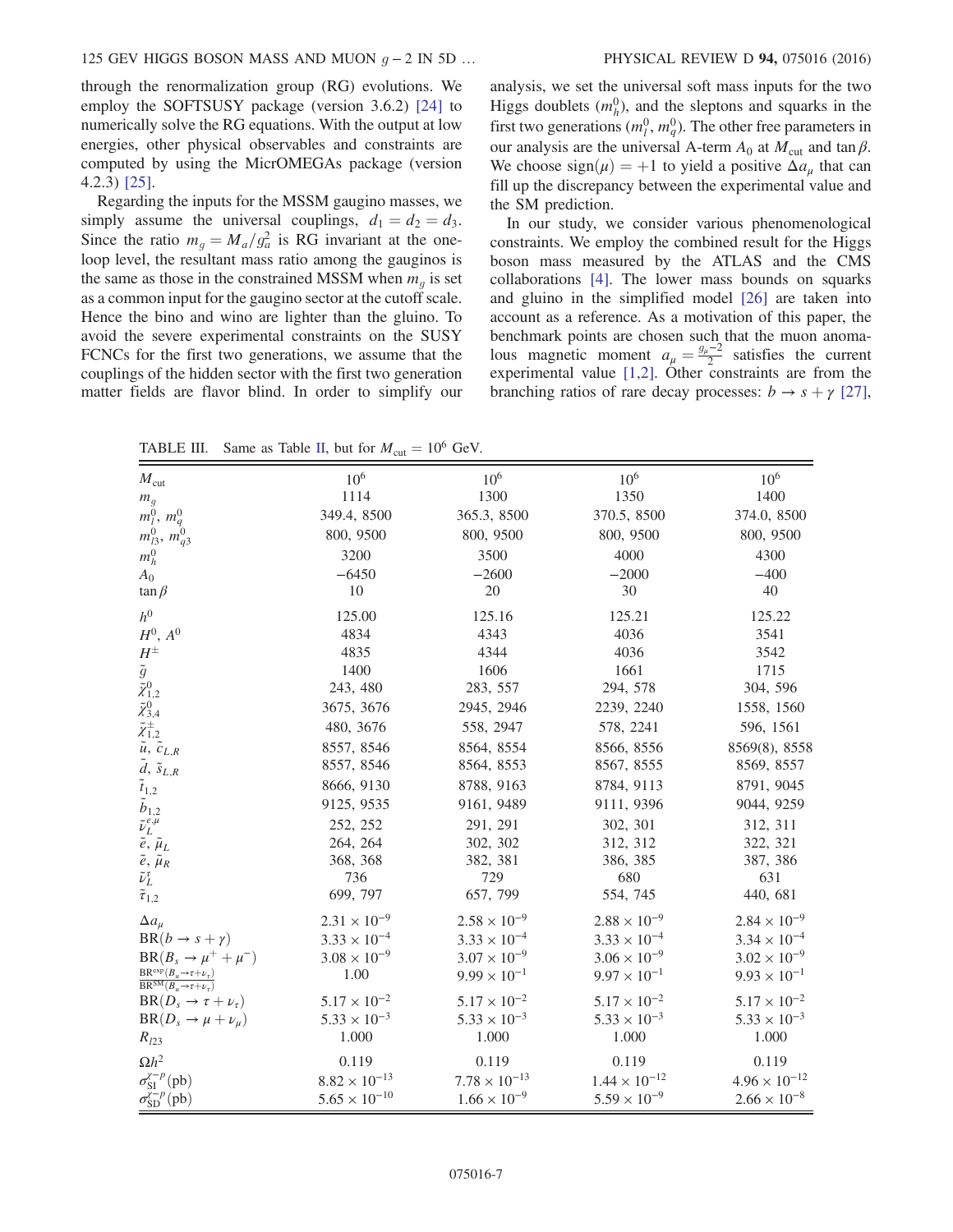$B_s \to \mu^+ + \mu^-$  [\[28\]](#page-11-15),  $B \to \tau + \nu_\tau$  [\[29\]](#page-11-16),  $D_s \to \tau + \nu_\tau$  [\[30\]](#page-11-17),  $D_s \rightarrow \mu + \nu_\mu$  [\[30\],](#page-11-17) and the kaon decay parameter [\[31\]](#page-11-18),

$$
R_{l23} = \left| \frac{V_{us}(K_{l2})}{V_{us}(K_{l3})} \times \frac{V_{ud}(0^+ \to 0^+)}{V_{ud}(\pi_{l2})} \right|,
$$
 (32)

where the CKM matrix elements,  $V_{us}$  and  $V_{ud}$ , are measured from the corresponding three-body semileptonic kaon decay  $(K_{13})$ , two-body leptonic kaon and pion decay  $(K_{l2}, \pi_{l2})$ , and superallowed nuclear beta decay  $(0^+ \rightarrow 0^+)$ . The constraints that we employ are listed below.

$$
m_h = 125.09 \pm 0.21 \text{(stat.)} \pm 0.11 \text{(syst.)} \text{ GeV}, \quad (33)
$$

$$
m_{\tilde{g}} \gtrsim 1.4 \text{ TeV},\tag{34}
$$

$$
\Delta a_{\mu} = a_{\mu}^{\text{exp}} - a_{\mu}^{\text{SM}} = (28.6 \pm 8.0) \times 10^{-10}, \quad (35)
$$

$$
2.99 \times 10^{-4} < BR(b \to s + \gamma) < 3.87 \times 10^{-4}, \quad (2\sigma) \tag{36}
$$

$$
2.1 \times 10^{-9} < BR(B_s \to \mu^+ + \mu^-) < 4.0 \times 10^{-9}, \quad (1\sigma) \tag{37}
$$

$$
0.15 < \frac{\text{BR}^{\text{exp}}(B_u \to \tau + \nu_\tau)}{\text{BR}^{\text{SM}}(B_u \to \tau + \nu_\tau)} < 2.41,\qquad (3\sigma)\qquad (38)
$$

<span id="page-8-0"></span>TABLE IV. Benchmark particle mass spectra in GeV units for  $M_{\text{cut}} = 10^7$  GeV. Input soft masses for the first two generation squarks, and the third generation slepton and squark, are fixed as  $m_q^0 = 8500 \text{ GeV}$ ,  $m_{l3}^0 = 800 \text{ GeV}$ , and  $m_q^0 = 0.500 \text{ GeV}$ . In the last galumn, the input for the third generation glapten mess is taken  $m_{q3}^0 = 9500$  GeV. In the last column, the input for the third generation slepton mass is taken to be a bit larger,  $m_{13}^0 = 1000 \text{ GeV}.$ 

| $M_{\text{cut}}$                                                                                                                                                                                                                                                                                                     | 10 <sup>7</sup>        | 10 <sup>7</sup>        | 10 <sup>7</sup>        | $10^{7}$               |
|----------------------------------------------------------------------------------------------------------------------------------------------------------------------------------------------------------------------------------------------------------------------------------------------------------------------|------------------------|------------------------|------------------------|------------------------|
| $m_{\it g}$                                                                                                                                                                                                                                                                                                          | 1280                   | 1260                   | 1230                   | 1320                   |
| $m_l^0$ , $m_q^0$                                                                                                                                                                                                                                                                                                    | 388.9, 8500            | 397.6, 8500            | 396.4, 8500            | 400.6, 8500            |
| $m_{l3}^0$ , $m_{q3}^0$                                                                                                                                                                                                                                                                                              | 800, 9500              | 800, 9500              | 800, 9500              | 1000, 9500             |
| $m_h^0$                                                                                                                                                                                                                                                                                                              | 1000                   | 4500                   | 5000                   | 5100                   |
| $A_0$                                                                                                                                                                                                                                                                                                                | $-7500$                | $-4000$                | $-500$                 | $\boldsymbol{0}$       |
| $\tan \beta$                                                                                                                                                                                                                                                                                                         | 10                     | 20                     | 30                     | 40                     |
| h <sup>0</sup>                                                                                                                                                                                                                                                                                                       | 125.02                 | 125.13                 | 125.08                 | 125.11                 |
| $H^0$ , $A^0$                                                                                                                                                                                                                                                                                                        | 5611                   | 5186                   | 4723                   | 4142                   |
| $H^\pm$                                                                                                                                                                                                                                                                                                              | 5612                   | 5187                   | 4724                   | 4143                   |
|                                                                                                                                                                                                                                                                                                                      | 1589                   | 1563                   | 1524                   | 1624                   |
|                                                                                                                                                                                                                                                                                                                      | 280, 551               | 275, 540               | 267, 524               | 286, 561               |
|                                                                                                                                                                                                                                                                                                                      | 5548, 5548             | 3113, 3114             | 1966, 1968             | 1698, 1700             |
| $\begin{array}{l} \tilde{g} \\ \tilde{\chi}_{1,2}^{0}\\ \tilde{\chi}_{3,4}^{0}\\ \tilde{\chi}_{3,4}^{\pm}\\ \tilde{\chi}_{1,2}^{\pm}\\ \tilde{\mu},\ \tilde{\zeta}_{L,R}\\ \tilde{t}_{1,2}\\ \tilde{b}_{1,2}\\ \tilde{\nu}_{L}^{\epsilon}\\ \tilde{e},\ \tilde{\mu}_{L}\\ \tilde{e},\ \tilde{\mu}_{R}\\ \end{array}$ | 551, 5549              | 540, 3114              | 524, 1969              | 561, 1701              |
|                                                                                                                                                                                                                                                                                                                      | 8553, 8544             | 8551, 8542             | 8549, 8541             | 8555(4), 8546          |
|                                                                                                                                                                                                                                                                                                                      | 8553, 8542             | 8551, 8541             | 8550, 8540             | 8555, 8545(4)          |
|                                                                                                                                                                                                                                                                                                                      | 8377, 8984             | 8435, 8972             | 8476, 8926             | 8478, 8830             |
|                                                                                                                                                                                                                                                                                                                      | 8979, 9525             | 8970, 9448             | 8924, 9323             | 8829, 9136             |
|                                                                                                                                                                                                                                                                                                                      | 288, 288               | 283, 282               | 276, 275               | 295, 293               |
|                                                                                                                                                                                                                                                                                                                      | 298, 298               | 294, 293               | 287, 286               | 306, 304               |
|                                                                                                                                                                                                                                                                                                                      | 393, 392               | 404, 403               | 400, 399               | 403, 401               |
|                                                                                                                                                                                                                                                                                                                      | 713                    | 651                    | 598                    | 745                    |
| $\tilde{\nu}^{\tau}_{L}$ $\tilde{\tau}_{1,2}$                                                                                                                                                                                                                                                                        | 643, 788               | 536, 717               | 432, 648               | 471, 778               |
| $\Delta a_{\mu}$                                                                                                                                                                                                                                                                                                     | $2.48 \times 10^{-9}$  | $2.69 \times 10^{-9}$  | $2.84 \times 10^{-9}$  | $3.13 \times 10^{-9}$  |
| $BR(b \rightarrow s + \gamma)$                                                                                                                                                                                                                                                                                       | $3.32 \times 10^{-4}$  | $3.32 \times 10^{-4}$  | $3.33 \times 10^{-4}$  | $3.33 \times 10^{-4}$  |
| $BR(B_s \rightarrow \mu^+ + \mu^-)$                                                                                                                                                                                                                                                                                  | $3.08 \times 10^{-9}$  | $3.08 \times 10^{-9}$  | $3.06 \times 10^{-9}$  | $3.03 \times 10^{-9}$  |
| $\frac{\text{BR}^{\text{exp}}(B_u \rightarrow \tau + \nu_{\tau})}{\text{BR}^{\text{SM}}(B_u \rightarrow \tau + \nu_{\tau})}$                                                                                                                                                                                         | 1.00                   | $9.99 \times 10^{-1}$  | $9.98 \times 10^{-1}$  | $9.95 \times 10^{-1}$  |
| $BR(D_s \rightarrow \tau + \nu_{\tau})$                                                                                                                                                                                                                                                                              | $5.17 \times 10^{-2}$  | $5.17 \times 10^{-2}$  | $5.17 \times 10^{-2}$  | $5.17 \times 10^{-2}$  |
| $BR(D_s \rightarrow \mu + \nu_\mu)$                                                                                                                                                                                                                                                                                  | $5.33 \times 10^{-3}$  | $5.33 \times 10^{-3}$  | $5.33 \times 10^{-3}$  | $5.33 \times 10^{-3}$  |
| $R_{l23}$                                                                                                                                                                                                                                                                                                            | 1.000                  | 1.000                  | 1.000                  | 1.000                  |
| $\Omega h^2$                                                                                                                                                                                                                                                                                                         | 0.119                  | 0.119                  | 0.119                  | 0.119                  |
| $\sigma_{SI}^{\chi-p}$ (pb)                                                                                                                                                                                                                                                                                          | $3.49 \times 10^{-13}$ | $6.34 \times 10^{-13}$ | $1.89 \times 10^{-12}$ | $3.17 \times 10^{-12}$ |
| $\sigma_{SD}^{\chi-p}(\text{pb})$                                                                                                                                                                                                                                                                                    | $5.81 \times 10^{-11}$ | $1.29 \times 10^{-9}$  | $9.70 \times 10^{-9}$  | $1.83 \times 10^{-8}$  |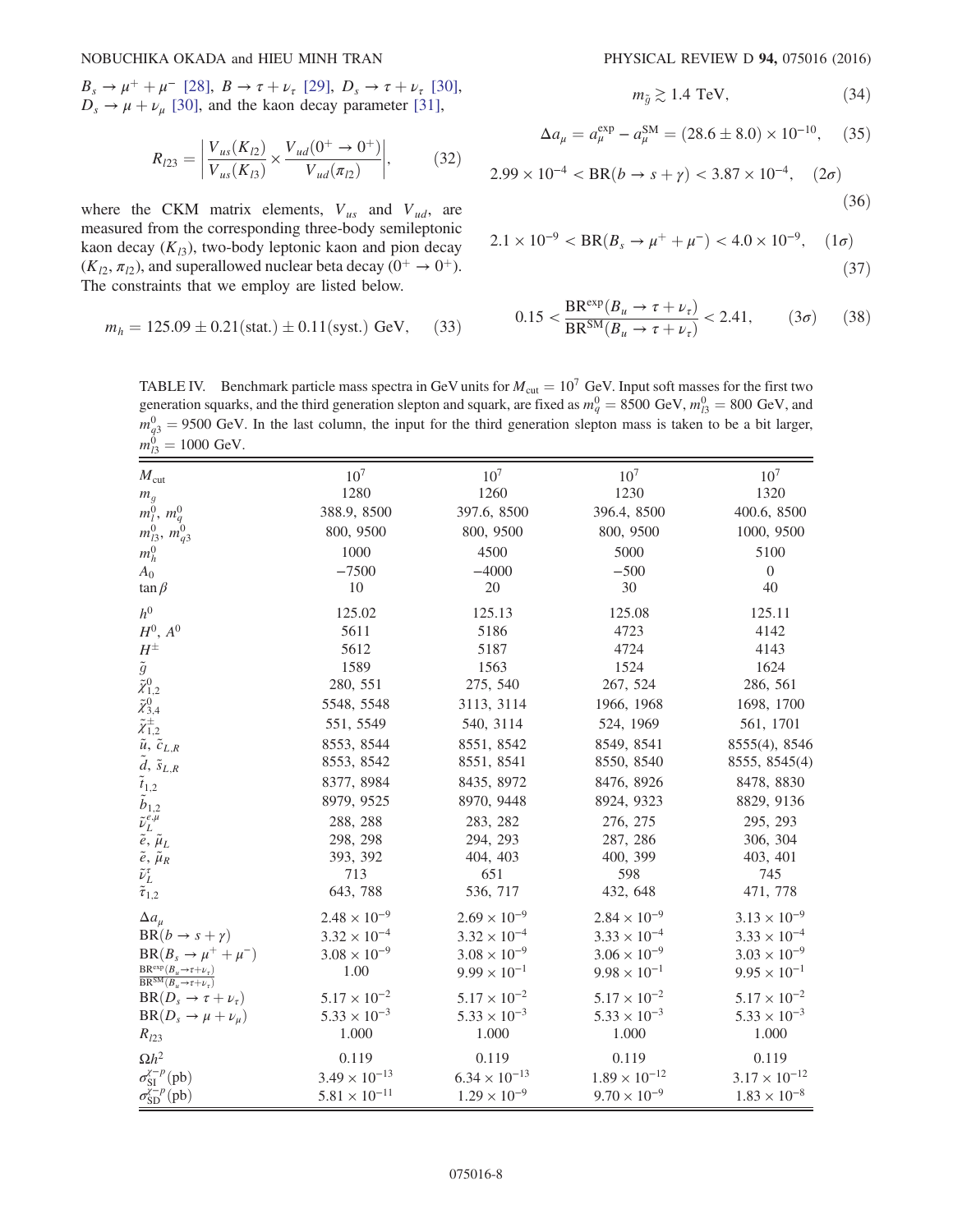$$
5.07 \times 10^{-2} < BR(D_s \to \tau + \nu_\tau) < 6.03 \times 10^{-2}, \quad (2\sigma) \tag{39}
$$

$$
5.31 \times 10^{-3} < BR(D_s \to \mu + \nu_\mu) < 5.81 \times 10^{-3}, \quad (1\sigma) \tag{40}
$$

$$
R_{l23} = 1.004 \pm 0.007. \tag{41}
$$

Since the LHC constraints require that sparticles must be heavy, their contributions to the precision electroweak observables are negligibly small [\[32\].](#page-11-19)

Assuming R-parity conservation, the lightest neutralino is a primary candidate of the cold dark matter. Beside the above constraints, we also consider the cosmological constraint on the neutralino dark matter relic abundance. Here we apply the result by the Planck satellite experiment [\[33\],](#page-11-20)

$$
\Omega h^2 = 0.1188 \pm 0.0010 \quad (68\% \text{ C.L.}). \tag{42}
$$

Finally, the constraints from the results of the direct and indirect dark matter searches are taken into account. The most stringent upper limit on the spin-independent cross section of the neutralino dark matter with nucleon has been reported by the LUX experiment [\[34\],](#page-11-21) while the IceCube experiment has set the most severe upper limit on the spin-dependent cross section between the neutralino dark matter and nucleon [\[35\],](#page-11-22)

$$
\sigma_{\rm SI}^{\chi-p} \lesssim 7 \times 10^{-9} \text{ pb} (90\% \text{ C.L.}), \quad \text{for } m_{\rm WIMP} \approx 600 \text{ GeV},
$$
\n(43)

$$
\sigma_{SD}^{\chi-p} \lesssim 10^{-4} \text{ pb}(90\% \text{ C.L.}), \text{ for } m_{\text{WIMP}} \approx 150-600 \text{ GeV.}
$$
\n(44)

The benchmark mass spectra along with the observables satisfying the above phenomenological constraints are shown in Tables II–[IV](#page-6-1) for three cutoff scales,  $M_{\text{cut}} =$  $10^5$ ,  $10^6$ , and  $10^7$  GeV, respectively. In the tables,  $m_q^0 =$ 10, 10, and 10, GeV, respectively. In the tables,  $m_q = 8500 \text{ GeV}$  is the common input soft mass for all squarks in the first two generations, while the common masses for the third generation sleptons and squarks are fixed to be  $m_{13}^0 =$ land generation steptons and squares are fixed to be  $m_{l3} = 800 \text{ GeV}$  and  $m_{q3}^0 = 9500 \text{ GeV}$ , respectively. The choice of  $m_{13}^0$  for the benchmark point of the last column of Table [IV](#page-8-0) is a bit larger. The other four input parameters at the cutoff scale  $\{m_g, m_h^0, m_h^0, A_0\}$  are chosen so as to satisfy<br>the four most important constraints; the Higgs boson mass the four most important constraints: the Higgs boson mass, gluino mass, the muon anomalous magnetic dipole moment, and the dark matter relic density. The mass hierarchy between squarks and sleptons/gauginos is crucial to reproduce  $m_h \approx 125 \text{ GeV}$  and  $\Delta a_\mu = \mathcal{O}(10^{-9})$ 

simultaneously. The benchmark points satisfy all these phenomenological constraints.

The dark matter neutralinos in the benchmarks are all binolike. Since we have chosen  $m_{l3}^0$  larger than  $m_l^0$  to avoid the stau being the lightest sparticle (LSP), the next-to-LSP (NLSP) is the muon sneutrino that is almost degenerate with the electron sneutrino. The right dark matter relic abundance is achieved through the coannihilation processes between the neutralino LSP and the electron/muon sneutrinos, which is ensured by a correlation between the free inputs  $m<sub>g</sub>$  and  $m<sub>l</sub><sup>0</sup>$ . As can be seen in Eq. [\(2\)](#page-1-4), the sparticle contribution to the muon  $g - 2$  is proportional to tan  $\beta$ . Hence, as the input of tan  $\beta$  is raised, the inputs of  $m_q$  and  $m_l^0$  are increased to satisfy the constraint from the muon  $q - 2$ .

The cutoff scales in all the tables are just about a few orders of magnitude higher than typical squark masses. Therefore, in our model, the distance of the RG evolutions of soft SUSY breaking parameters are very short compared to, for example, the constrained MSSM, and hence the RG evolution effects are much less. In addition, the inputs of the scalar squared masses are nonuniversal. In the slepton sector, we can see from the tables that the slepton masses at low energy are smaller than the corresponding inputs at the boundary. This is the effect from the higher order corrections in the RG equations with the hierarchically large inputs of the squark masses. Not as in the constrained MSSM, the left-handed sleptons of the first two generations become lighter than right-handed ones. As a consequence, the NLSP in the provided spectra is muon sneutrino.

### IV. CONCLUSIONS

<span id="page-9-0"></span>In order to reconcile the Higgs boson mass  $m<sub>h</sub>$  ≃ 125 GeV and the discrepancy of the muon anomalous magnetic dipole moment  $\Delta a_\mu \sim 10^{-9}$ , a hierarchical mass splitting between squarks and sleptons/gauginos is usually necessary. In this paper, we have presented a 5D MSSM in the RS warped background metric with the warp factor  $\omega \ll 1$ . All the MSSM multiplets reside in the bulk, while the SUSY is broken on the UV brane where a hidden chiral field is localized. The zero modes of the 5D MSSM fields are identified as the MSSM fields in the 4D effective theory. The SUSY breaking mediation to the MSSM sector is controlled by how much the MSSM sparticles in the bulk overlap with the hidden field on the UV brane. Since the gravitino is localizing around the UV brane, the SUSY breaking parameters in the MSSM are characterized by the gravitino mass  $m_{3/2}$  and geometrical factors corresponding to the zero-mode configurations. The gaugino masses are volume suppressed ~0.1 $m_{3/2}$ . Squarks are localized around the UV brane with a bulk mass parameter  $> 1/2$ , while leptons acquire much smaller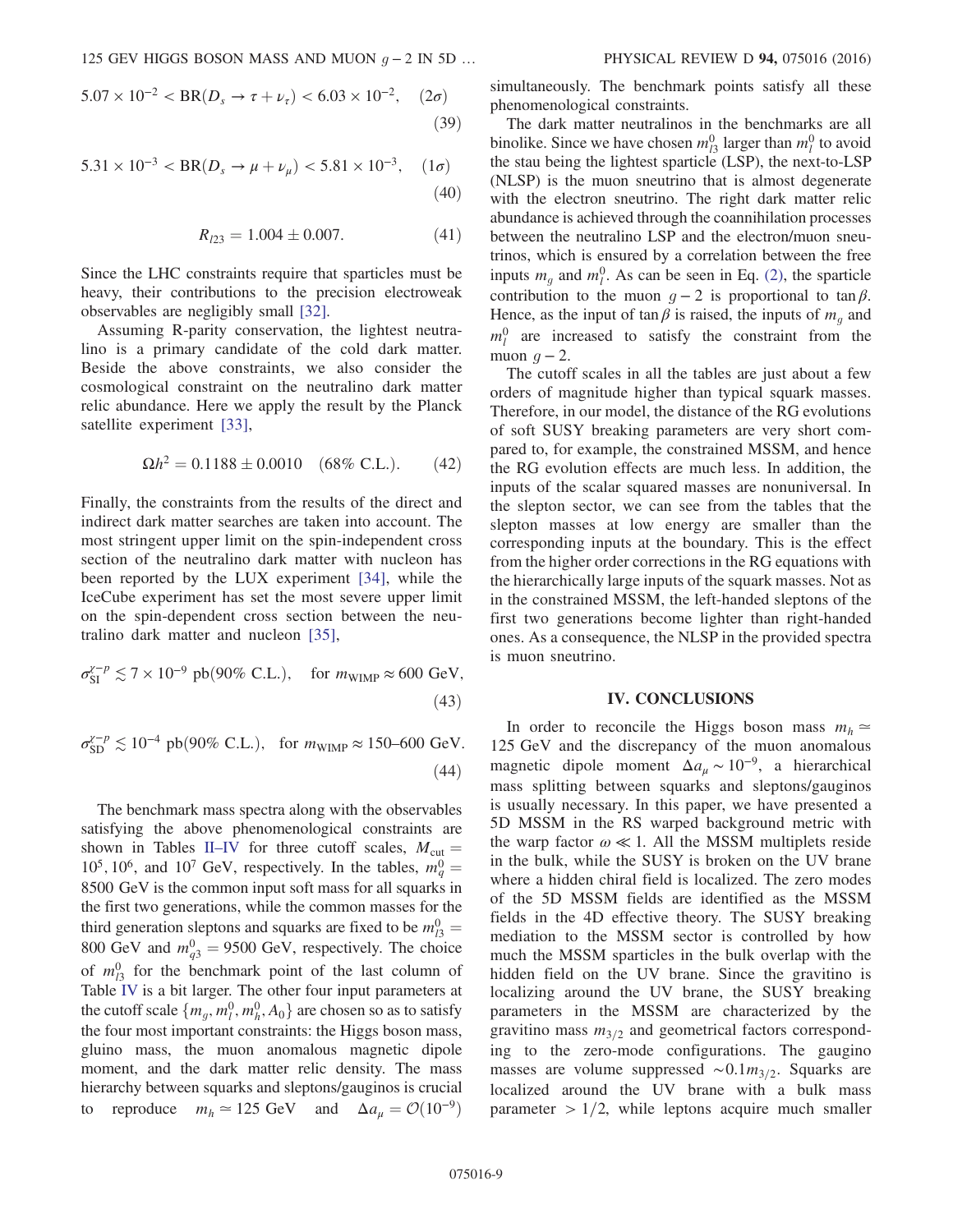masses with a suitable choice of the bulk mass parameter  $\langle 1/2$ . Interestingly, assuming a common coupling between the hidden sector and the 5D MSSM sector, the diversity of the 4D MSSM soft terms can be derived from the universality of the underlying theory with the warped geometry and appropriate localization. In our setup, a factor deference between bulk mass parameters, which are the original parameters in the model, results in a hierarchy because of the warped metric. With the hierarchical mass spectrum generated by the warped geometry, we have demonstrated with the benchmarks that not only  $m_h \approx 125$  GeV and  $\Delta a_u \sim 10^{-9}$  can be reconciled, but also various phenomenological constraints such as the right abundance of the neturinalino dark matter, the SUSY FCNC constraints, and the LHC bounds on sparticle masses are satisfied. In the benchmark points, squarks are too heavy to be produced at the LHC, while sleptons, light charginos, and neutralinos can be explored at the LHC Run-2 in the future.

### ACKNOWLEDGMENTS

H. M. T. thanks the Department of Physics and Astronomy at the University of Alabama for hospitality during his visit. The work of N. O. is supported in part by the United States Department of Energy (Award No. DE-SC0013680). The work of H. M. T. is supported in part by the Vietnam National Foundation for Science and Technology Development (NAFOSTED) under Grant No. 103.01-2014.22.

- <span id="page-10-0"></span>[1] G. W. Bennett et al. (Muon g-2 Collaboration), [Phys. Rev. D](http://dx.doi.org/10.1103/PhysRevD.73.072003) 73[, 072003 \(2006\).](http://dx.doi.org/10.1103/PhysRevD.73.072003)
- <span id="page-10-1"></span>[2] K. Hagiwara, R. Liao, A. D. Martin, D. Nomura, and T. Teubner, J. Phys. G 38[, 085003 \(2011\);](http://dx.doi.org/10.1088/0954-3899/38/8/085003) M. Davier, A. Hoecker, B. Malaescu, and Z. Zhang, [Eur. Phys. J. C](http://dx.doi.org/10.1140/epjc/s10052-010-1515-z) 71, [1515 \(2011\);](http://dx.doi.org/10.1140/epjc/s10052-010-1515-z) 72[, 1874 \(2012\)](http://dx.doi.org/10.1140/epjc/s10052-012-1874-8); M. Benayoun, P. David, L. DelBuono, and F. Jegerlehner, [Eur. Phys. J. C](http://dx.doi.org/10.1140/epjc/s10052-013-2453-3) 73, 2453 [\(2013\);](http://dx.doi.org/10.1140/epjc/s10052-013-2453-3) T. Blum, A. Denig, I. Logashenko, E. de Rafael, B. Lee Roberts, T. Teubner, and G. Venanzoni, [arXiv:](http://arXiv.org/abs/1311.2198) [1311.2198.](http://arXiv.org/abs/1311.2198)
- <span id="page-10-2"></span>[3] See, for example, T. Moroi, Phys. Rev. D 53[, 6565 \(1996\)](http://dx.doi.org/10.1103/PhysRevD.53.6565); 56[, 4424 \(1997\)](http://dx.doi.org/10.1103/PhysRevD.56.4424); S. Komine, T. Moroi, and M. Yamaguchi, [Phys. Lett. B](http://dx.doi.org/10.1016/S0370-2693(01)00381-1) 506, 93 (2001); N. Okada and H. M. Tran, Phys. Rev. D 83[, 053001 \(2011\)](http://dx.doi.org/10.1103/PhysRevD.83.053001); H. M. Tran, T. Kon, and Y. Kurihara, [Mod. Phys. Lett. A](http://dx.doi.org/10.1142/S0217732311035420) 26, 949 (2011); J. L. Evans, M. Ibe, S. Shirai, and T. T. Yanagida, [Phys. Rev. D](http://dx.doi.org/10.1103/PhysRevD.85.095004) 85, [095004 \(2012\);](http://dx.doi.org/10.1103/PhysRevD.85.095004) J. J. Cao, Z. X. Heng, J. M. Yang, Y. M. Zhang, and J. Y. Zhu, [J. High Energy Phys. 03 \(2012\) 086;](http://dx.doi.org/10.1007/JHEP03(2012)086) K. Harigaya, T. T. Yanagida, and N. Yokozaki, [Phys. Rev. D](http://dx.doi.org/10.1103/PhysRevD.91.075010) 91[, 075010 \(2015\).](http://dx.doi.org/10.1103/PhysRevD.91.075010)
- <span id="page-10-3"></span>[4] G. Aad et al. (ATLAS and CMS Collaborations), [Phys. Rev.](http://dx.doi.org/10.1103/PhysRevLett.114.191803) Lett. 114[, 191803 \(2015\)](http://dx.doi.org/10.1103/PhysRevLett.114.191803).
- <span id="page-10-4"></span>[5] H. E. Haber, R. Hempfling, and A. H. Hoang, [Z. Phys. C](http://dx.doi.org/10.1007/s002880050498) 75, [539 \(1997\)](http://dx.doi.org/10.1007/s002880050498); A. Djouadi, [Phys. Rep.](http://dx.doi.org/10.1016/j.physrep.2007.10.005) 459, 1 (2008).
- <span id="page-10-5"></span>[6] J. Cao, Z. Heng, D. Li, and J. M. Yang, [Phys. Lett. B](http://dx.doi.org/10.1016/j.physletb.2012.03.052) 710, [665 \(2012\);](http://dx.doi.org/10.1016/j.physletb.2012.03.052) N. Okada and H. M. Tran, [Phys. Rev. D](http://dx.doi.org/10.1103/PhysRevD.87.035024) 87, [035024 \(2013\).](http://dx.doi.org/10.1103/PhysRevD.87.035024)
- <span id="page-10-6"></span>[7] T. Moroi, Phys. Rev. D **53**[, 6565 \(1996\);](http://dx.doi.org/10.1103/PhysRevD.53.6565) **56**[, 4424 \(1997\)](http://dx.doi.org/10.1103/PhysRevD.56.4424); S. P. Martin and J. D. Wells, [Phys. Rev. D](http://dx.doi.org/10.1103/PhysRevD.64.035003) 64, 035003 [\(2001\);](http://dx.doi.org/10.1103/PhysRevD.64.035003) G. F. Giudice, P. Paradisi, A. Strumia, and A. Strumia, [J. High Energy Phys. 10 \(2012\) 186.](http://dx.doi.org/10.1007/JHEP10(2012)186)
- <span id="page-10-7"></span>[8] R. Sato, K. Tobioka, and N. Yokozaki, [Phys. Lett. B](http://dx.doi.org/10.1016/j.physletb.2012.09.005) 716, [441 \(2012\)](http://dx.doi.org/10.1016/j.physletb.2012.09.005); M. Ibe, S. Matsumoto, T. T. Yanagida, and N. Yokozaki, [J. High Energy Phys. 03 \(2013\) 078;](http://dx.doi.org/10.1007/JHEP03(2013)078) M. Endo, K. Hamaguchi, S. Iwamoto, and T. Yoshinaga, [J. High Energy](http://dx.doi.org/10.1007/JHEP01(2014)123) [Phys. 01 \(2014\) 123;](http://dx.doi.org/10.1007/JHEP01(2014)123) M. Ibe, T. T. Yanagida, and N. Yokozaki, [J. High Energy Phys. 08 \(2013\) 067;](http://dx.doi.org/10.1007/JHEP08(2013)067) S. Akula

and P. Nath, Phys. Rev. D 87[, 115022 \(2013\)](http://dx.doi.org/10.1103/PhysRevD.87.115022); M. Endo, K. Hamaguchi, T. Kitahara, and T. Yoshinaga, [J. High Energy](http://dx.doi.org/10.1007/JHEP11(2013)013) [Phys. 11 \(2013\) 013;](http://dx.doi.org/10.1007/JHEP11(2013)013) M. A. Ajaib, I. Gogoladze, Q. Shafi, and C. S. Un, [J. High Energy Phys. 05 \(2014\) 079;](http://dx.doi.org/10.1007/JHEP05(2014)079) I. Gogoladze, F. Nasir, Q. Shafi, and C. S. Un, [Phys. Rev. D](http://dx.doi.org/10.1103/PhysRevD.90.035008) 90[, 035008 \(2014\)](http://dx.doi.org/10.1103/PhysRevD.90.035008); S. P. Das, M. Guchait, and D. P. Roy, Phys. Rev. D 90[, 055011 \(2014\);](http://dx.doi.org/10.1103/PhysRevD.90.055011) M. Badziak, Z. Lalak, M. Lewicki, M. Olechowski, and S. Pokorski, [J. High Energy](http://dx.doi.org/10.1007/JHEP03(2015)003) [Phys. 03 \(2015\) 003;](http://dx.doi.org/10.1007/JHEP03(2015)003) M. Adeel Ajaib, I. Gogoladze, and Q. Shafi, Phys. Rev. D 91[, 095005 \(2015\)](http://dx.doi.org/10.1103/PhysRevD.91.095005); K. Kowalska, L. Roszkowski, E. M. Sessolo, and A. J. Williams, [J. High](http://dx.doi.org/10.1007/JHEP06(2015)020) [Energy Phys. 06 \(2015\) 020;](http://dx.doi.org/10.1007/JHEP06(2015)020) F. Wang, W. Wang, and J. M. Yang, [J. High Energy Phys. 06 \(2015\) 079;](http://dx.doi.org/10.1007/JHEP06(2015)079) F. Wang, W. Wang, J. M. Yang, and Y. Zhang, [J. High Energy Phys. 07](http://dx.doi.org/10.1007/JHEP07(2015)138) [\(2015\) 138;](http://dx.doi.org/10.1007/JHEP07(2015)138) D. Chowdhury and N. Yokozaki, [J. High](http://dx.doi.org/10.1007/JHEP08(2015)111) [Energy Phys. 08 \(2015\) 111;](http://dx.doi.org/10.1007/JHEP08(2015)111) M. A. Ajaib, B. Dutta, T. Ghosh, I. Gogoladze, and Q. Shafi, [Phys. Rev. D](http://dx.doi.org/10.1103/PhysRevD.92.075033) 92, 075033 [\(2015\);](http://dx.doi.org/10.1103/PhysRevD.92.075033) I. Gogoladze, Q. Shafi, and C. S Un, [Phys. Rev. D](http://dx.doi.org/10.1103/PhysRevD.92.115014) 92[, 115014 \(2015\);](http://dx.doi.org/10.1103/PhysRevD.92.115014) F. Wang, L. Wu, J. M. Yang, and M. Zhang, [Phys. Lett. B](http://dx.doi.org/10.1016/j.physletb.2016.05.071) 759, 191 (2016); T. Li, S. Raza, and K. Wang, Phys. Rev. D 93[, 055040 \(2016\)](http://dx.doi.org/10.1103/PhysRevD.93.055040).

- <span id="page-10-8"></span>[9] N. Okada, S. Raza, and O. Shafi, [Phys. Rev. D](http://dx.doi.org/10.1103/PhysRevD.90.015020) 90, 015020 [\(2014\);](http://dx.doi.org/10.1103/PhysRevD.90.015020) K. S. Babu, I. Gogoladze, Q. Shafi, C. S. Un, T. Li, S. Raza, and K. Wang, Phys. Rev. D 93[, 055040 \(2016\)](http://dx.doi.org/10.1103/PhysRevD.93.055040).
- [10] K. S. Babu, I. Gogoladze, Q. Shafi, and C. S. Un, [Phys. Rev.](http://dx.doi.org/10.1103/PhysRevD.90.116002) D 90[, 116002 \(2014\)](http://dx.doi.org/10.1103/PhysRevD.90.116002).
- [11] A. Abdalgabar, A. S. Cornell, A. Deandrea, and M. McGarrie, [J. High Energy Phys. 07 \(2014\) 158.](http://dx.doi.org/10.1007/JHEP07(2014)158)
- <span id="page-10-9"></span>[12] M. Endo, K. Hamaguchi, S. Iwamoto, and N. Yokozaki, Phys. Rev. D 84[, 075017 \(2011\)](http://dx.doi.org/10.1103/PhysRevD.84.075017); 85[, 095012 \(2012\);](http://dx.doi.org/10.1103/PhysRevD.85.095012) S. Iwamoto, [AIP Conf. Proc.](http://dx.doi.org/10.1063/1.4742079) 1467, 57 (2012); S. Mohanty, S. Rao, and D. P. Roy, [J. High Energy Phys. 09 \(2013\) 027;](http://dx.doi.org/10.1007/JHEP09(2013)027) J. H. Huh and B. Kyae, [Phys. Lett. B](http://dx.doi.org/10.1016/j.physletb.2013.09.037) 726, 729 (2013); M. Arana-Catania, S. Heinemeyer, and M. J. Herrero, [Phys.](http://dx.doi.org/10.1103/PhysRevD.90.075003) Rev. D 90[, 075003 \(2014\);](http://dx.doi.org/10.1103/PhysRevD.90.075003) S. Iwamoto, T. T. Yanagida, and N. Yokozaki, [Prog. Theor. Exp. Phys.](http://dx.doi.org/10.1093/ptep/ptv084) 2015, 073B01 (2015); L. Calibbi, P. Paradisi, and R. Ziegler, [Eur. Phys. J. C](http://dx.doi.org/10.1140/epjc/s10052-014-3211-x) 74,